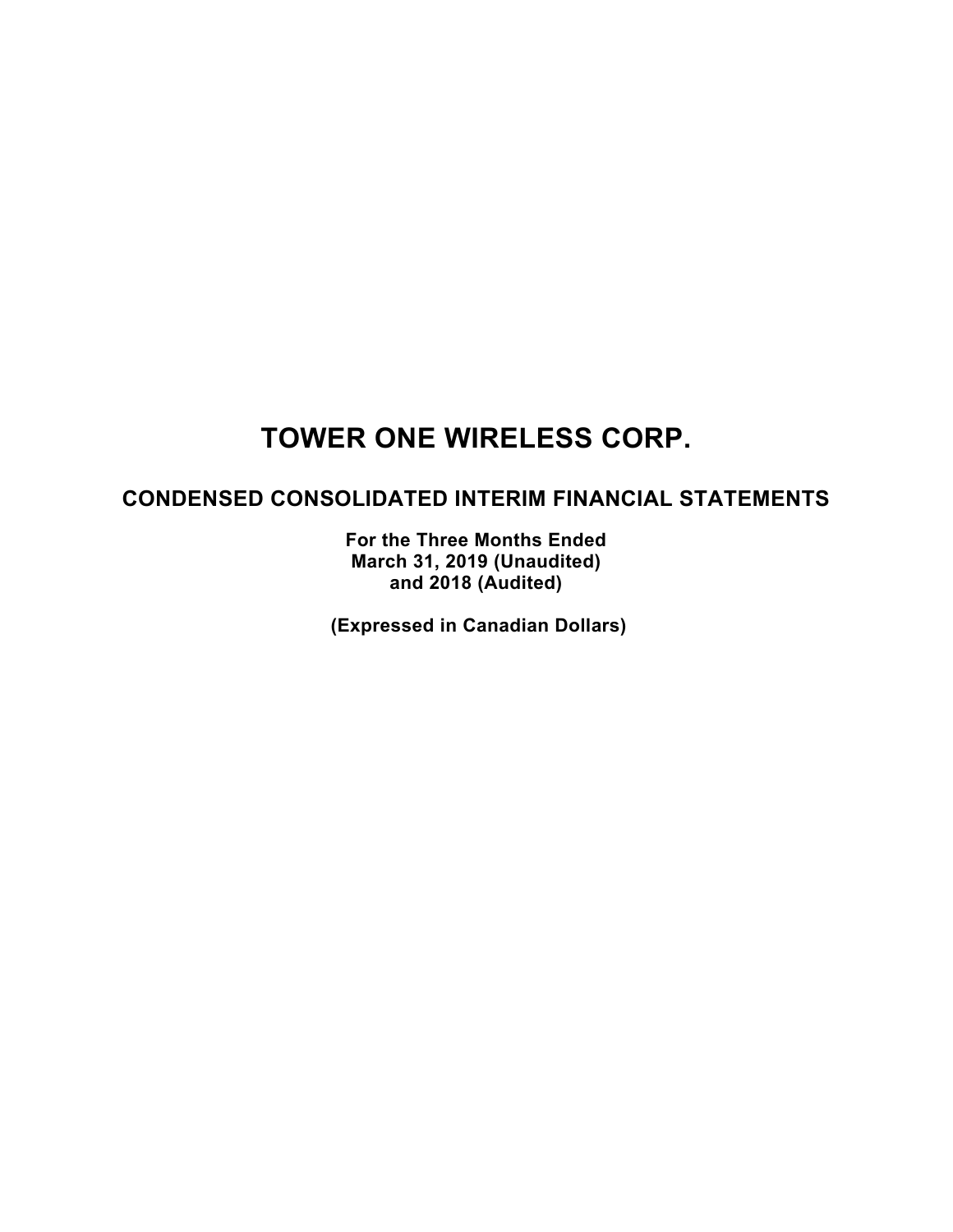### **NOTICE TO READER**

Under National Instrument 51-102, Part 4, subsection 4.3(3)(a), if an auditor has not performed a review of the condensed consolidated interim financial statements, they must be accompanied by a notice to this effect.

The accompanying unaudited condensed consolidated interim financial statements have been prepared by management of the Company. Management have compiled the condensed consolidated interim statement of financial position of Tower One Wireless Corp. as at March 31, 2019, the condensed consolidated interim statements of comprehensive loss for the three months ended March 31, 2019 and full year 2018, the condensed consolidated interim statement of changes in equity as at March 31, 2019 and full year 2018, and the condensed consolidated interim statement of cash flows for the three months ended March 31, 2019 and 2018. The Company's independent auditors have not audited, reviewed or otherwise attempted to verify the accuracy or completeness of the March 31, 2019 condensed consolidated interim financial statements. Readers are cautioned that these statements may not be appropriate for their intended purposes.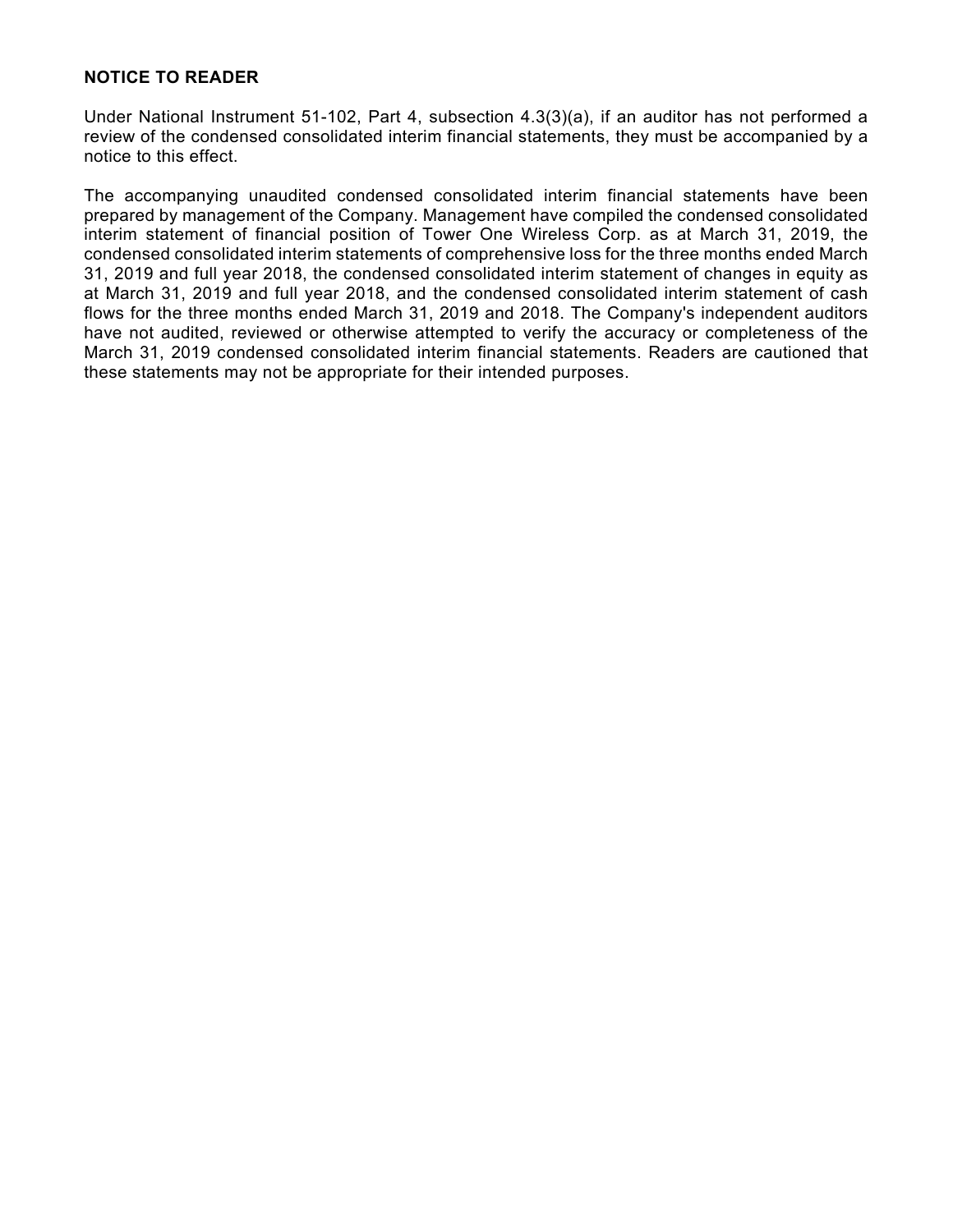Consolidated Statements of Financial Position As of:

(Expressed in Canadian Dollars)

|                                             | <b>Note</b> | March 31,<br>2019<br>(Unaudited) | December 31,<br>2018<br>(Audited) |
|---------------------------------------------|-------------|----------------------------------|-----------------------------------|
|                                             |             | \$                               | \$                                |
|                                             |             |                                  |                                   |
| <b>ASSETS</b><br><b>Current Assets</b>      |             |                                  |                                   |
| Cash and cash equivalents                   |             | 247,534                          | 346,103                           |
| Amounts receivable                          |             | 311,334                          | 454,024                           |
| Prepaid expenses and deposits               |             | 1,000,865                        | 308,153                           |
|                                             |             | 1,559,733                        | 1,108,280                         |
| Other receivables                           | 14          | 3,801                            | 292,118                           |
| Intangible assets                           | 8           | 1,843,589                        | 1,843,589                         |
| Property and equipment                      | 9           | 10,602,359                       | 8,221,477                         |
| Assets held for sale                        | 10          | 1,116,376                        | 1,116,376                         |
| Total Assets                                |             | 15,125,858                       | 12,581,840                        |
| <b>LIABILITIES AND SHARHEOLDERS' EQUITY</b> |             |                                  |                                   |
| <b>Current Liabilities</b>                  |             |                                  |                                   |
| <b>Bank indebtedness</b>                    |             | 35,975                           | 39,464                            |
| Accounts payable and accrued liabilities    |             | 4,300,520                        | 3,705,748                         |
| Interest payable                            |             | 545,312                          | 903,086                           |
| Deferred revenue                            |             | 130,814                          | 182,878                           |
| Convertible debentures                      | 11          | 1,520,431                        | 1,387,624                         |
| Promissory note payable                     | 10          | 687,255                          | 1,780,822                         |
| Loans payable                               | 12          | 1,580,772                        | 1,106,222                         |
| Loans from related parties                  | 14          | 2,254,124                        | 2,109,780                         |
|                                             |             | 11,376,189                       | 11,215,624                        |
| Bonds payable                               | 13          | 1,674,861                        | 865,937                           |
| Deferred income tax liability               | 21          | 594,837                          | 322,289                           |
| <b>Total Liabilities</b>                    |             | 13,645,887                       | 12,403,850                        |
| <b>Shareholders' Equity</b>                 |             |                                  |                                   |
| Share capital                               | 15          | 16,876,382                       | 16,876,382                        |
| Share subscriptions                         |             | (30,000)                         | (30,000)                          |
| Contributed surplus                         |             | 2,089,462                        | 2,089,462                         |
| Non-controlling interest                    |             | 386,083                          | 386,083                           |
| <b>Deficit</b>                              |             | (17, 487, 728)                   | (18, 789, 710)                    |
| Accumulated other comprehensive loss        |             | (354, 227)                       | (354, 227)                        |
| <b>Total Shareholders' Equity</b>           |             | 1,479,970                        | 177,990                           |
| <b>Total Equity and Liabilities</b>         |             | 15,125,858                       | 12,581,840                        |

Nature of operations and going concern (Note 1) Commitments (Note 20) Subsequent event (Note 22)

Approved on behalf of the Board of Directors:

*"Alejandro Ochoa" "Brian Gusko"*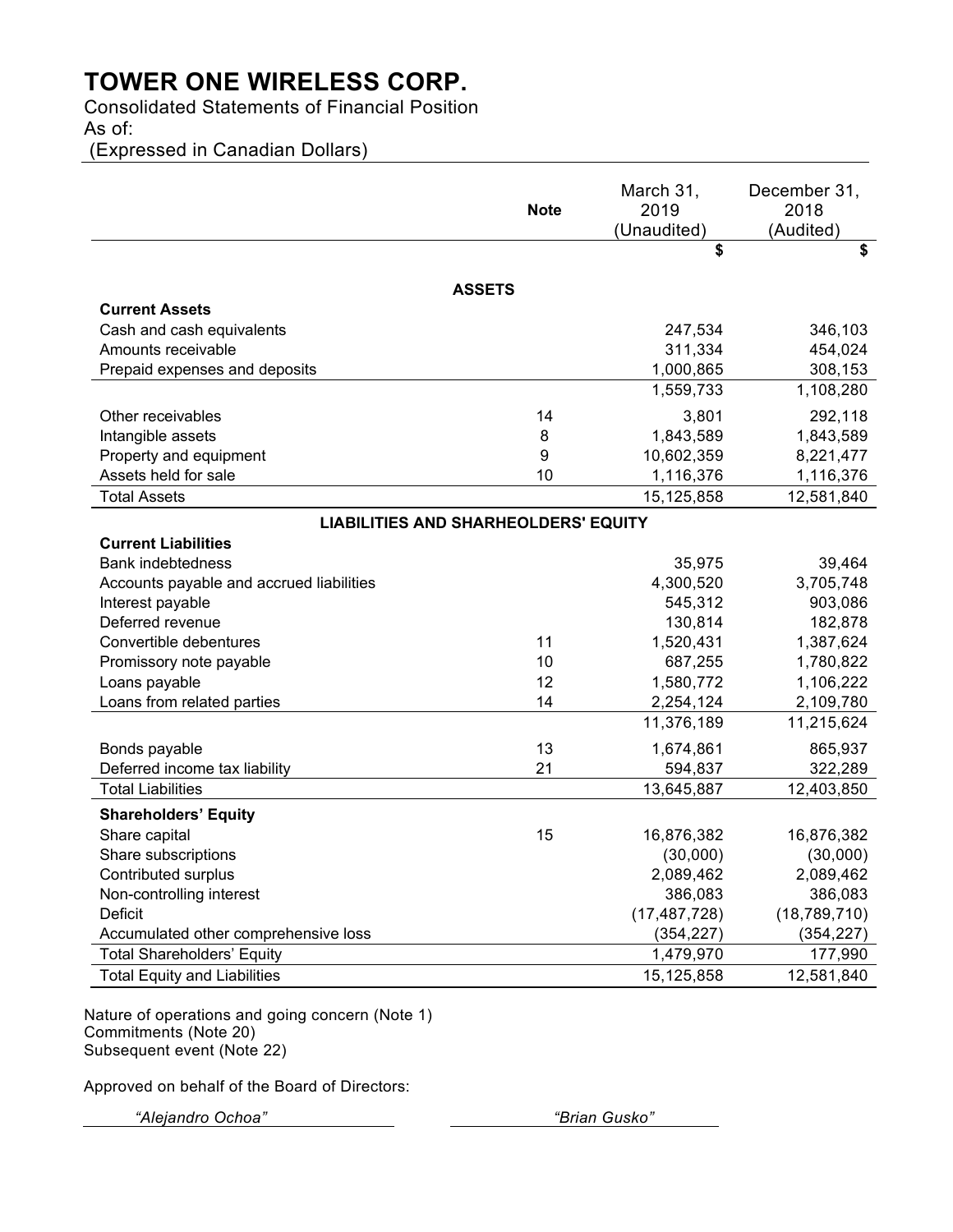Consolidated Statements of Operations and Comprehensive Loss

(Expressed in Canadian Dollars)

|                                                      |             |                | <b>Three Months Ended</b> |
|------------------------------------------------------|-------------|----------------|---------------------------|
|                                                      | <b>Note</b> | March 31, 2019 | March 31, 2018            |
|                                                      |             | \$             |                           |
| <b>Revenues</b>                                      |             | 4,490,985      | 551,858                   |
| <b>Expenses</b>                                      |             |                |                           |
| Advertising and promotion                            |             |                | 767,274                   |
| Amortization                                         |             | 71,787         | 34,690                    |
| Interest, financing charges and accretion            |             | 338,420        | 234,869                   |
| Maintenance and operations                           |             | 1,969,140      |                           |
| Office and miscellaneous                             |             | 585,424        | 185,569                   |
| Professional fees and consulting                     |             | 406,033        | 339,505                   |
| Share-based compensation                             | 15(d)       |                | 1,913,691                 |
| Transfer agent and filing fees                       |             |                | 15,732                    |
| Travel                                               |             | 81,952         | 56,236                    |
| Wages                                                |             | 148,449        | 69,780                    |
|                                                      |             | 3,601,205      | 3,617,349                 |
| Loss before other items                              |             | 889,780        | (3,065,491)               |
| <b>Other items</b>                                   |             |                |                           |
| Listing expense                                      | 3           |                |                           |
| Impairment                                           | 6           |                |                           |
| Impairment of advances and loans receivable          |             |                |                           |
| Write-off of VAT receivable                          |             |                |                           |
| Gain on net monetary position                        |             | 412,055        |                           |
|                                                      |             | 412,055        |                           |
| Net loss before income taxes                         |             | 1,301,982      | (3,065,491)               |
| Deferred income tax recovery                         |             |                |                           |
| <b>Net loss</b>                                      |             | 1,301,982      | (3,065,491)               |
| Other comprehensive income (loss):                   |             |                |                           |
| Item that will not be reclassified to profit or loss |             |                |                           |
| Foreign exchange translation adjustment              |             |                | 186,786                   |
| <b>Comprehensive loss</b>                            |             | 1,301,982      | (2,878,705)               |
| Net income (loss) attributable to:                   |             |                |                           |
| Shareholders of the Company                          |             |                | (3, 119, 056)             |
| Non-controlling interest                             |             |                | 53,565                    |
| <b>Net loss</b>                                      |             | 1,301,982      | (3,065,491)               |
|                                                      |             |                |                           |
| Shareholders of the Company                          |             |                | 160,826                   |
| Non-controlling interest                             |             |                | 25,960                    |
| <b>Other comprehensive loss</b>                      |             | 1,301,982      | (186, 786)                |
| Loss per common share - basic and diluted            |             | (0.01)         | (0.04)                    |
| Weighted average common shares outstanding           |             | 93,389,446     | 73,583,555                |
|                                                      |             |                |                           |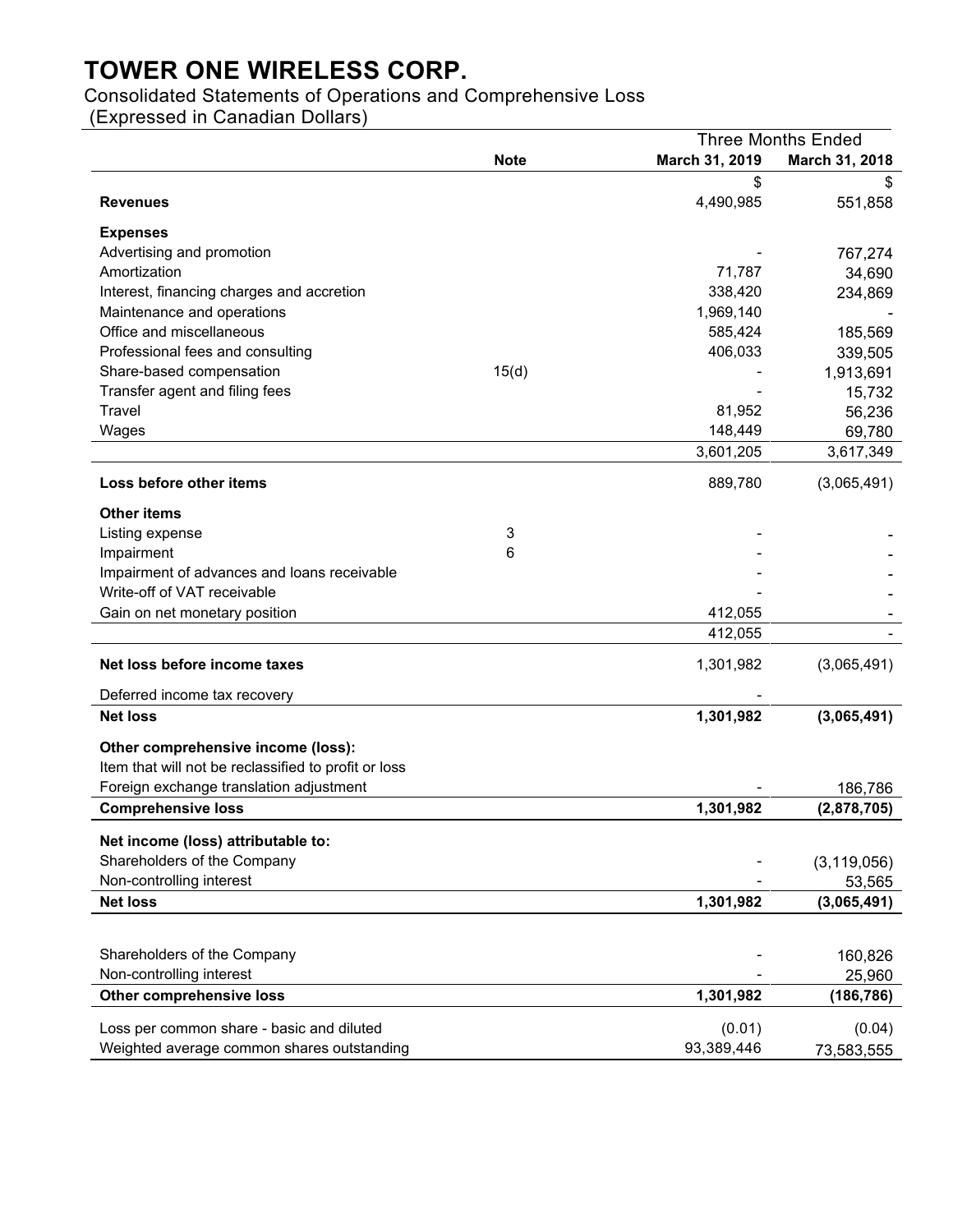Consolidated Statement of Changes in Equity (Expressed in Canadian Dollars)

|                                                         | Number of<br>Common<br><b>Shares</b> | Share<br>Capital | Share<br>Subscriptions | Contributed<br>Surplus | <b>Deficit</b> | Accumulated<br>Other<br>Comprehensive<br>Income | Deficiency<br>Attributable to<br>Shareholders<br>of the<br>Company | Non-<br>controlling<br>Interest | Total       |
|---------------------------------------------------------|--------------------------------------|------------------|------------------------|------------------------|----------------|-------------------------------------------------|--------------------------------------------------------------------|---------------------------------|-------------|
|                                                         |                                      | \$               | \$                     | \$                     | \$             | \$                                              | \$                                                                 | \$                              | \$          |
| Balance,<br><b>December 31, 2017</b>                    | 70,125,698                           | 10,635,886       | 170,000                | 1,344,884              | (9,896,705)    | (27, 299)                                       | 2,226,766                                                          | 188,156                         | 2,414,922   |
| Exercise of stock options                               | 5,600,000                            | 2,460,301        | (200,000)              | (1,200,301)            |                |                                                 | 1,060,000                                                          | $\blacksquare$                  | 1,060,000   |
| <b>Exercise of warrants</b>                             | 2,769,700                            | 692,426          |                        |                        |                |                                                 | 692,426                                                            |                                 | 692,426     |
| Shares issued for services                              | 538,347                              | 113,053          |                        |                        |                |                                                 | 113,053                                                            |                                 | 113,053     |
| Shares issued for<br>subscriptions received             | 142,857                              | 30,000           | (30,000)               |                        |                |                                                 |                                                                    |                                 |             |
| Shares issued for debt                                  |                                      |                  |                        |                        |                |                                                 |                                                                    |                                 |             |
| Shares issued for acquisition<br>of Mexmaken            |                                      |                  |                        |                        |                |                                                 |                                                                    |                                 |             |
| Share-based compensation                                |                                      |                  |                        | 1,913,694              |                |                                                 | 1,913,694                                                          | $\blacksquare$                  | 1,913,694   |
| Subscriptions received                                  |                                      |                  | 240,583                |                        |                |                                                 | 240,583                                                            |                                 | 240,583     |
| Shares issued                                           |                                      |                  |                        |                        |                |                                                 |                                                                    |                                 |             |
| Fair value of warrants issued<br>for Bond issuance cost |                                      |                  |                        |                        |                |                                                 |                                                                    |                                 |             |
| Equity portion of convertible<br>debentures             |                                      |                  |                        |                        |                |                                                 |                                                                    |                                 |             |
| Net loss                                                |                                      |                  |                        |                        | (3, 119, 056)  |                                                 | (3, 119, 056)                                                      | 53,565                          | (3,065,491) |
| Other comprehensive loss                                |                                      |                  |                        |                        |                | 160,826                                         | 160,826                                                            | 25,960                          | 186,786     |
| Balance,<br>March 31, 2018                              | 79,176,602                           | 13,931,666       | 180,583                | 2,058,277              | (13,015,761)   | 133,527                                         | 3,288,292                                                          | 267,681                         | 3,555,973   |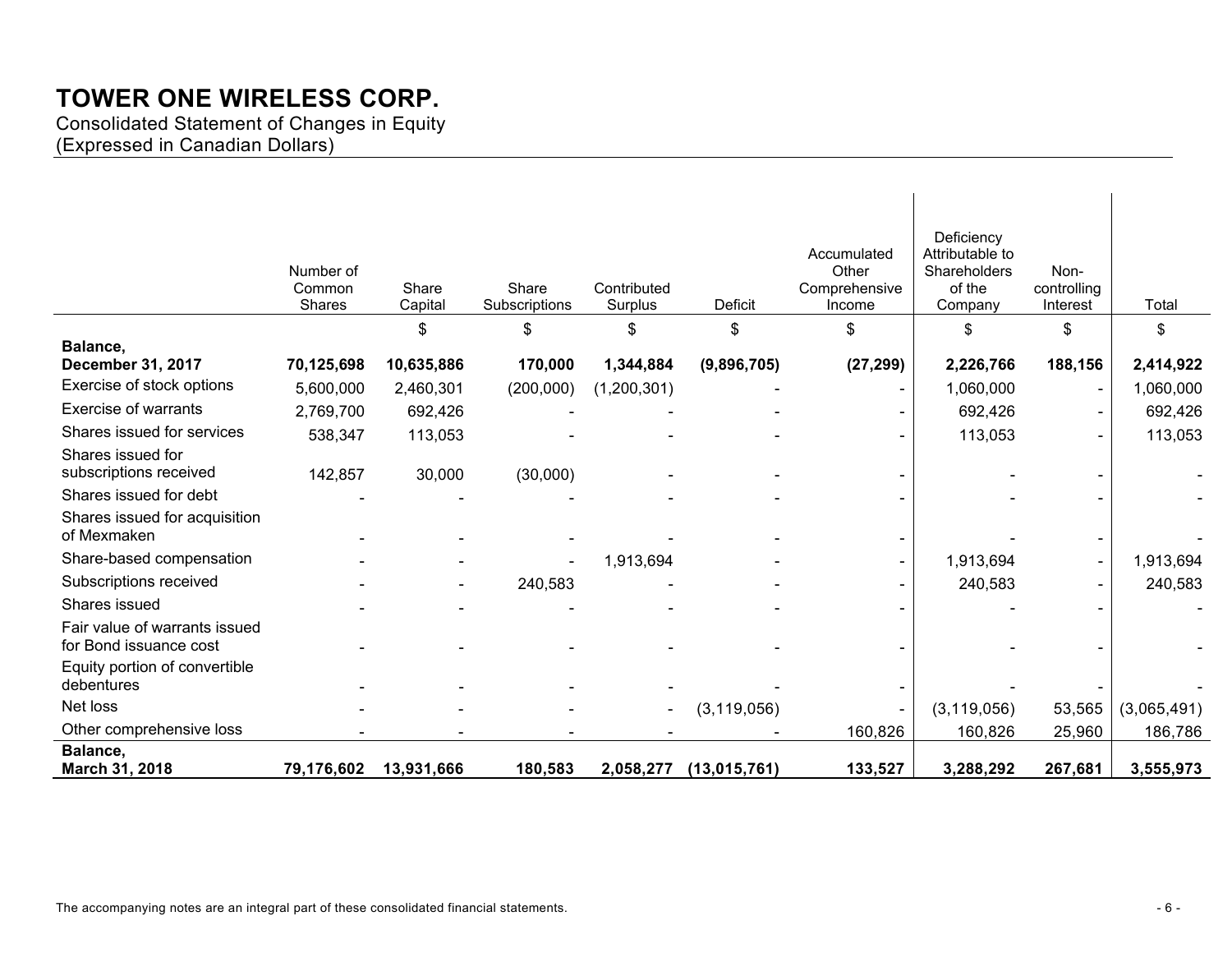Consolidated Statement of Changes in Equity (Expressed in Canadian Dollars)

|                                                                       | Number of<br>Common<br><b>Shares</b> | Share<br>Capital         | Share<br>Subscriptions | Contributed<br>Surplus | Deficit        | Accumulated<br>Other<br>Comprehensive<br>Income | Deficiency<br>Attributable to<br><b>Shareholders</b><br>of the<br>Company | Non-<br>controlling<br>Interest | Total     |
|-----------------------------------------------------------------------|--------------------------------------|--------------------------|------------------------|------------------------|----------------|-------------------------------------------------|---------------------------------------------------------------------------|---------------------------------|-----------|
|                                                                       |                                      | \$                       | \$                     | \$                     | \$             | \$                                              | \$                                                                        | \$                              |           |
| Balance,<br><b>December 31, 2018</b><br>Equity portion of convertible | 93,389,446                           | 16,876,382               | (30,000)               | 2,089,462              | (18, 789, 710) | (354, 227)                                      | (208, 093)                                                                | 386,083                         | 177,990   |
| debentures<br>Net loss                                                |                                      | $\overline{\phantom{0}}$ |                        |                        |                | $\overline{\phantom{0}}$                        |                                                                           |                                 |           |
| Other comprehensive loss                                              |                                      | $\blacksquare$           | $\blacksquare$         | $\sim$                 | ,301,982       | $\sim$                                          | 1,301,982                                                                 | $\blacksquare$                  | 1,301,982 |
| Balance,<br>March 31, 2019                                            | 93,389,446                           | 16,876,382               | (30,000)               | 2,089,462              | (17, 487, 728) | (354, 227)                                      | 1,093,889                                                                 | 386,083                         | 1,479,970 |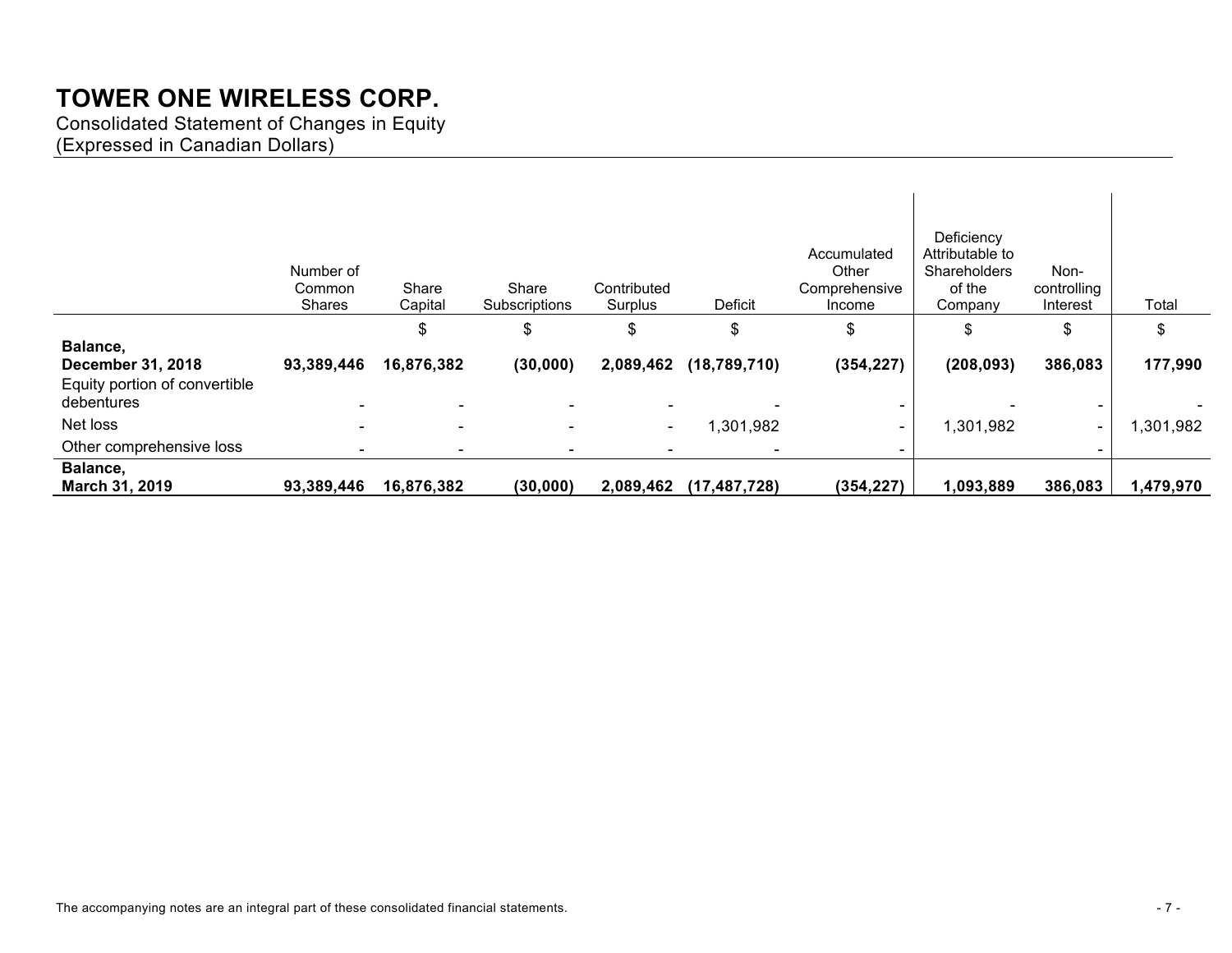Consolidated Statements of Cash Flows

(Expressed in Canadian Dollars)

|                                            | <b>Three Months Ended</b> |                |
|--------------------------------------------|---------------------------|----------------|
|                                            | March 31, 2019<br>S       | March 31, 2018 |
| Cash flows from operating activities       |                           |                |
| Net loss from continuing operations        | 1,301,982                 | (3,065,491)    |
| Item not affection cash:                   |                           |                |
| Accretion                                  |                           | 191,247        |
| Amortization                               | 71,787                    | 34,725         |
| Allowance for VAT                          |                           |                |
| Deferred income tax recovery               |                           |                |
| Foreign exchange                           |                           | 38,928         |
| Gain on net monetary position              |                           |                |
| Share-based compensation                   |                           | 1,913,691      |
| Shares issued for services                 |                           | 113,053        |
| Changes in non-cash working capital items: |                           |                |
| Amounts receivable                         | (125, 766)                | (597, 275)     |
| Prepaid expenses and deposits              | (424, 224)                | 24,547         |
| Other receivable                           | (3,801)                   |                |
| <b>Bank indebtedness</b>                   | (3, 489)                  |                |
| Accounts payable and accrued liabilities   | 1,016,873                 | 294,799        |
| Interest payable                           | (330, 148)                |                |
| Deferred revenue                           | (51, 951)                 |                |
| Other liabilities                          | (175, 303)                |                |
| Due to related parties                     |                           |                |
| Cash used in operating activities          | 1,275,959                 | (1,051,773)    |
|                                            |                           |                |
| Cash flows from investing activities       |                           |                |
| Cash received from acquisitions            |                           |                |
| Cash paid for acquisitions                 |                           |                |
| Construction in progress                   |                           | (890, 592)     |
| Addition of property and equipment         | (2, 160, 551)             | (153, 544)     |
| Cash used in investing activities          | (2, 160, 551)             | (1,044,136)    |
| Cash flows from financing activities       |                           |                |
| Shares issued for cash, net                |                           | 1,752,425      |
| Subscriptions received                     |                           | 240,583        |
| Proceeds from bonds payable, net           | 916,300                   |                |
| Advances to related parties                |                           | 223,502        |
| Loans received                             | 311,532                   |                |
| Loans from related parties                 | 1,009,565                 |                |
| <b>Bank indebtedness</b>                   |                           | (1,821)        |
| Loan advances                              |                           | 31,340         |
| Interests Payable                          | (357, 774)                |                |
| Promissory note received                   | (1,093,567)               |                |
| Cash provided by financing activities      | 786,056                   | 2,246,029      |
| Effect of change in exchange rates on cash |                           | (1, 282)       |
| Change in cash                             | (98, 536)                 | 148,838        |
| Cash, beginning                            | 346,071                   | 284,225        |
|                                            |                           |                |
| Cash, ending                               | 247,536                   | 433,063        |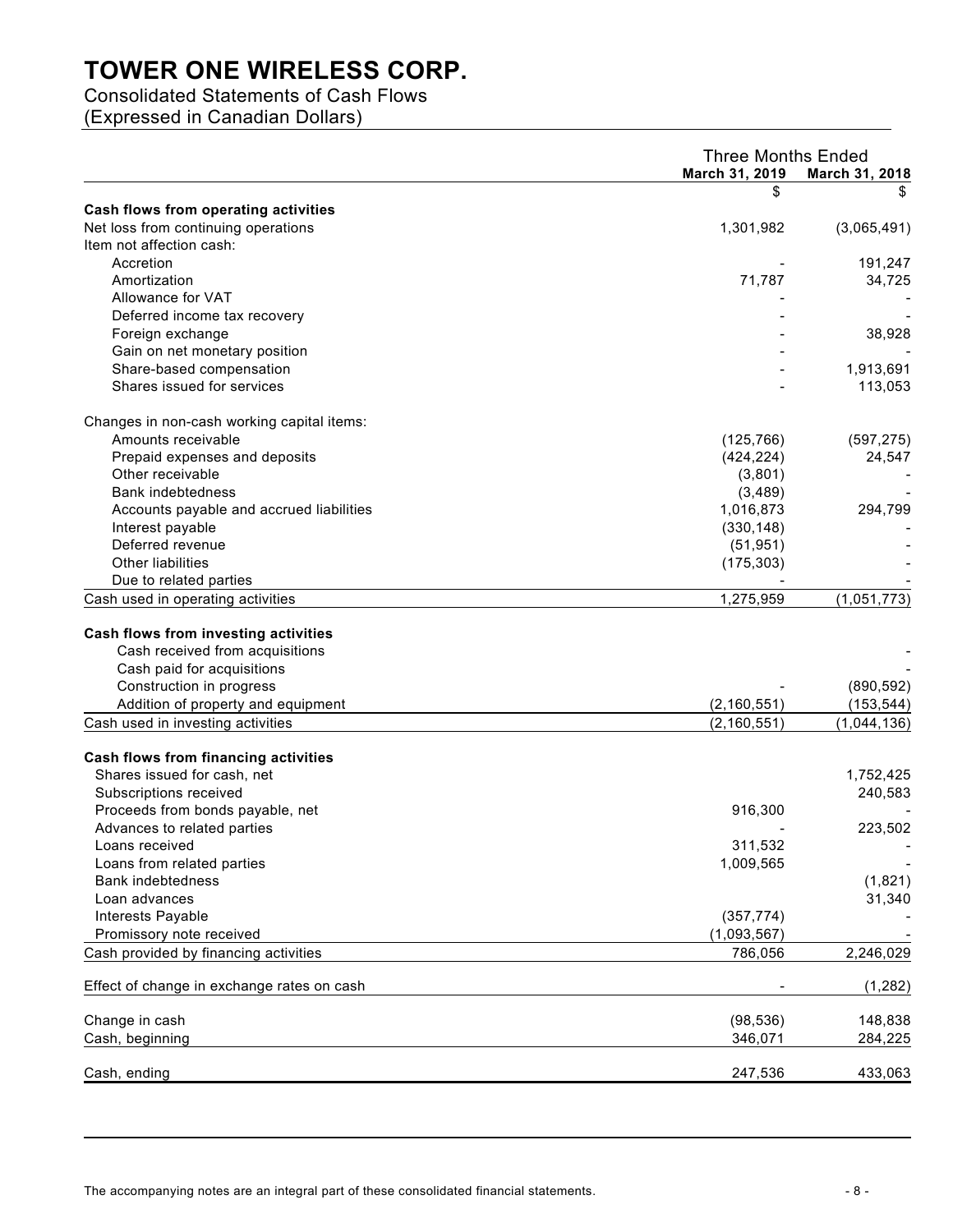Notes to Consolidated Financial Statements For the Three Months Ended March 31, 2019 and 2018 (Expressed in Canadian Dollars)

### **1. NATURE OF OPERATIONS AND GOING CONCERN**

Tower One Wireless Corp. ("Tower One" or the "Company") is a pure-play, build-to-suit ("BTS") tower owner, operator and developer of multitenant communications structures. The Company's primary business is the leasing of space on communications sites to mobile network operators ("MNOs"). The Company offers tower-related services in the largest Spanish speaking countries in Latin America: Argentina, Colombia and Mexico, and technical support services in the United States of America. Tower-related services include site acquisition, zoning and permitting, structural analysis, and construction which primarily supports the Company's site leasing business, including the addition of new tenants and equipment on its sites.

Tower One was incorporated under the laws of the Province of British Columbia, Canada on September 12, 2005. The Company is listed on the Canadian Securities Exchange ("CSE") under the symbol TO.CN. The Company's registered office is located at Suite 605, 815 Hornby Street, Vancouver, BC, Canada V6Z 2E6.

On January 17, 2017, Tower One completed a Share Exchange Agreement (the "Agreement") with Tower Three SAS ("Tower Three") and the shareholders of Tower Three. According to the Agreement, Tower One acquired Tower Three by issuing shares which resulted in the shareholders of Tower Three obtaining control of the Company (the "Acquisition"). Accordingly, this transaction was recorded as a reverse acquisition for accounting purposes, with Tower Three being identified as the accounting acquirer.

These consolidated financial statements have been prepared on the basis of accounting principles applicable to a going concern, and accordingly, do not purport to give effect to adjustments which may be required should the Company be unable to achieve the objectives above as a going concern. The net realizable value of the Company's assets may be materially less than the amounts recorded in these consolidated financial statements should the Company be unable to realize its assets and discharge its liabilities in the normal course of business. At March 31, 2019, the Company had a working capital deficiency of \$9,816,456 and an accumulated deficit of \$17,487,728 which has been funded primarily by loans from related parties. Ongoing operations of the Company are dependent upon the Company's ability to generate sufficient revenues in the future, receive continued financial support and complete equity financings. These factors raise significant doubt about the Company's ability to continue as a going concern.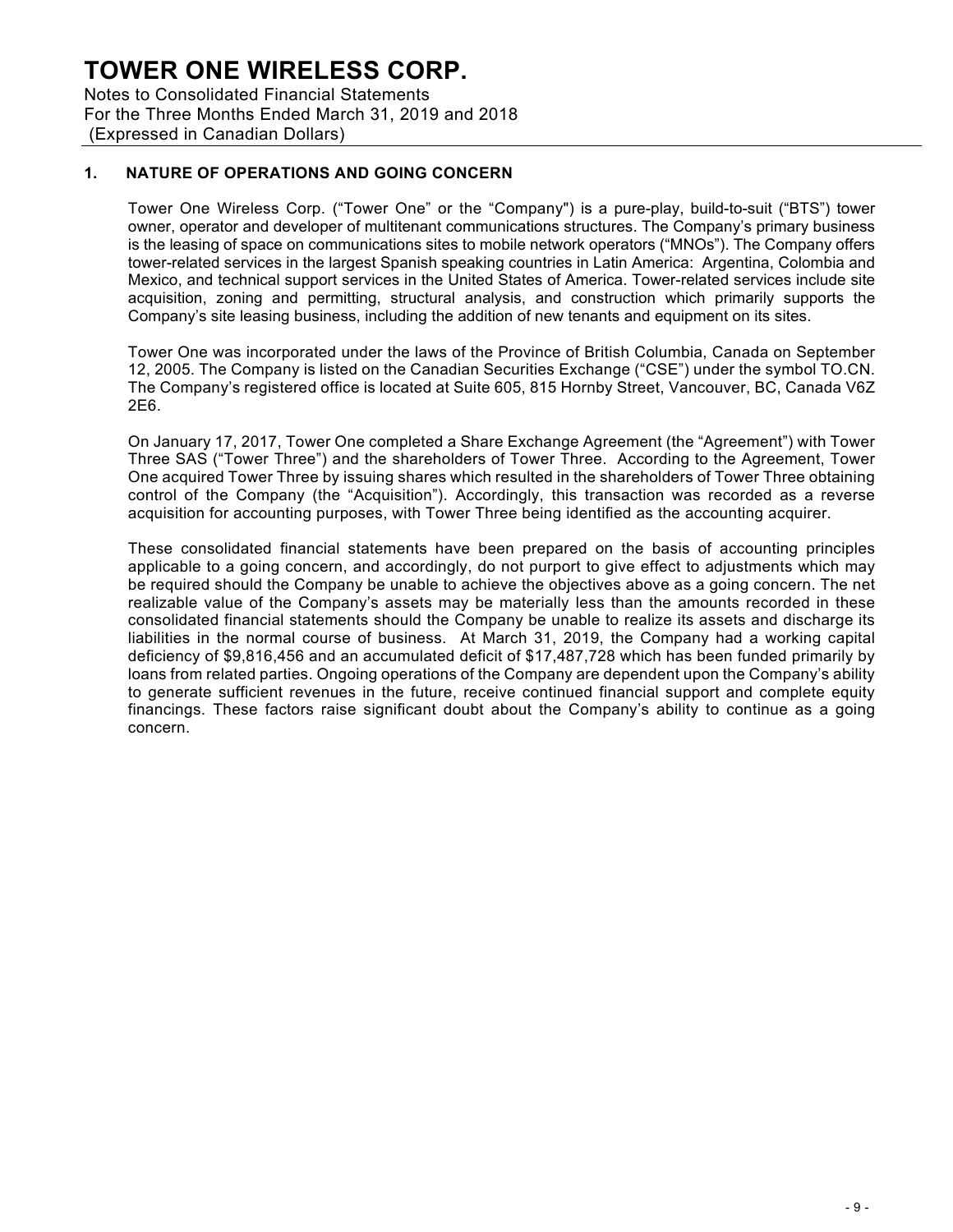Notes to Consolidated Financial Statements For the Three Months Ended March 31, 2019 and 2018 (Expressed in Canadian Dollars)

### **2. STATEMENT OF COMPLIANCE AND BASIS OF PRESENTATION**

#### **(a) Statement of Compliance**

These consolidated financial statements have been prepared in accordance with International Financial Reporting Standards ("IFRS") as issued by the International Accounting Standards Board ("IASB") applicable to a going concern, which contemplates the realization of assets and the discharge of liabilities in the normal course of business. These consolidated financial statements were approved and authorized for issue by the Board of Directors on May 30, 2019.

### **(b) Basis of Presentation and Consolidation**

These consolidated financial statements were prepared on a historical cost basis, except for financial instruments classified as fair value through profit or loss. In addition, these consolidated financial statements have been prepared using the accrual basis of accounting, except for cash flow information.

These consolidated financial statements include the accounts of the Company and the following subsidiaries:

| <b>Entity</b>                                | Country    | Percentage of<br>ownership | <b>Functional</b><br>currency |
|----------------------------------------------|------------|----------------------------|-------------------------------|
| Tower One Wireless Corp.                     | Canada     | Parent                     | Canadian dollar               |
| Tower Two SAS                                | Argentina  | $100\%$                    | Argentina Peso                |
| <b>Tower Three SAS</b>                       | Colombia   | 100%                       | <b>Colombian Peso</b>         |
| Tower 3 SA                                   | Argentina  | 100%                       | Argentina Peso                |
| <b>Innervision SAS</b>                       | Colombia   | 90%                        | <b>Colombian Peso</b>         |
| <b>Evolution Technology SA</b>               | Argentina  | 65%                        | Argentina Peso                |
| Tower Construction & Technical Services, LLC | <b>USA</b> | 100%                       | US dollar                     |
| Comercializadora Mexmaken, S.A. de C.V.      | Mexico     | 90%                        | Mexican Peso                  |

All significant inter-company balances and transactions have been eliminated on consolidation.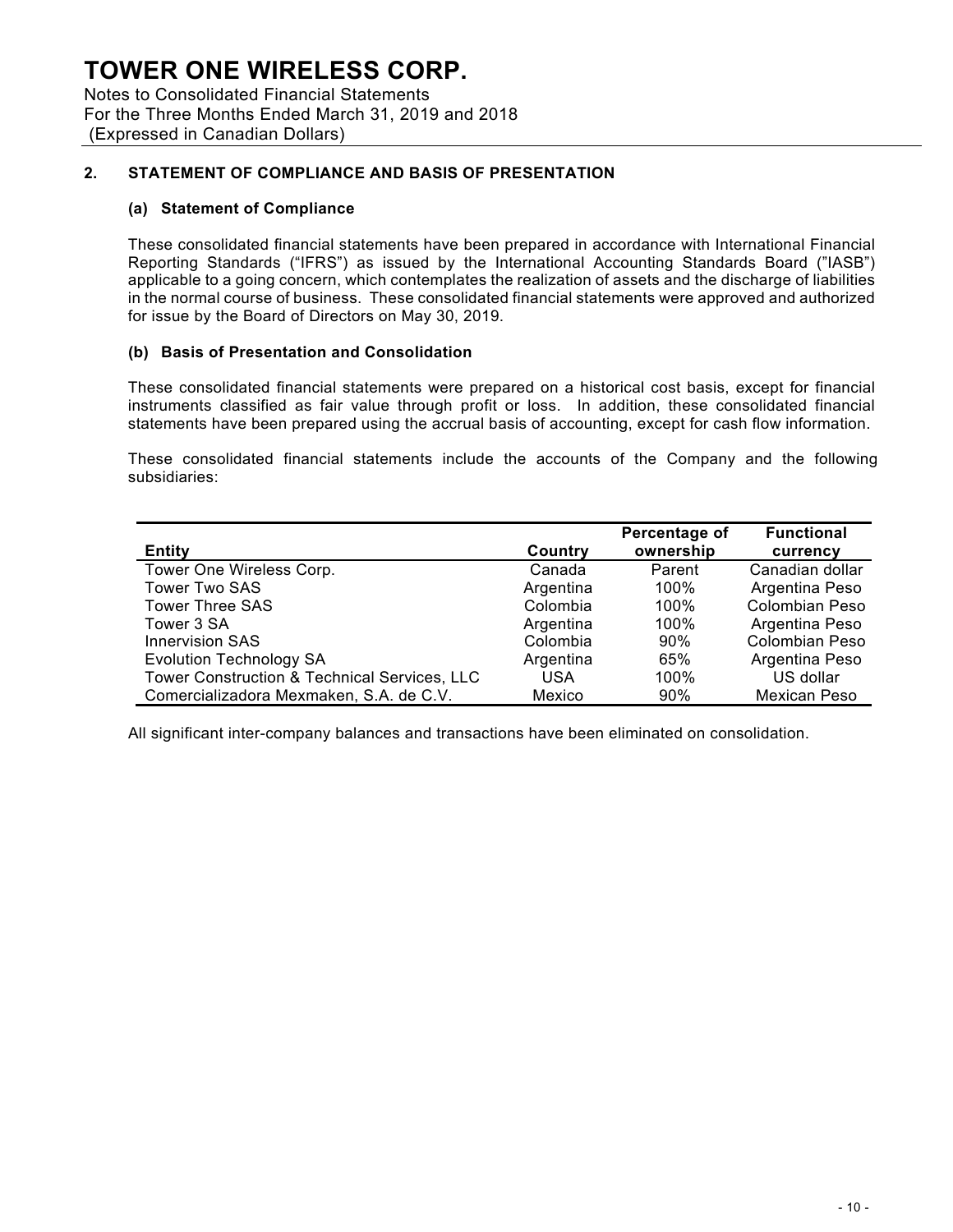Notes to Consolidated Financial Statements For the Three Months Ended March 31, 2019 and 2018 (Expressed in Canadian Dollars)

### **2. STATEMENT OF COMPLIANCE AND BASIS OF PRESENTATION (CONTINUED)**

#### **(c) Use of Estimates and Judgments**

The Company makes estimates and assumptions about the future that affect the reported amounts of assets and liabilities. Estimates and judgments are continually evaluated based on historical experience and other factors, including expectations of future events that are believed to be reasonable under the circumstances. Significant areas requiring the use of management estimates include the following:

#### (i) Intangible Assets – useful lives

The Company records intangible assets purchased in a business combination at their fair value. Determining fair value requires management to use estimates that could be material. Following initial recognition, the Company carries the value of intangible assets at cost less accumulated amortization and any accumulated impairment losses. Amortization is recorded on a straight-line basis based upon management's estimate of the useful life and residual value. The estimates are reviewed at least annually and are updated if expectations change as a result of technical obsolescence or legal and other limits to use. A change in the useful life or residual value will impact the reported carrying value of the intangible assets resulting in a change in related amortization expense.

#### (ii) Inputs into Black-Scholes model

The Company has applied estimates with respect to the valuation of shares issued for non-cash consideration. Shares are valued first at the fair value of services received, and if this not readily determinable, at the fair value of the equity instruments granted at the date the Company receives the goods or services.

The Company measures the cost of equity-settled transactions with employees by reference to the fair value of services performed, and if the fair value of the services performed is not readily determinable, at the fair value of the equity instruments at the date at which they are granted. Estimating fair value for share-based payment transactions requires determining the most appropriate valuation model, which is dependent on the terms and conditions of the grant. This estimate also requires determining the most appropriate inputs to the valuation model including the fair value of the underlying common shares, the expected life of the share option, volatility and dividend yield. The fair value of the underlying common shares is assessed as the quoted market price on grant date. The assumptions and models used for estimating fair value for sharebased payment transactions are discussed in Note 15. Actual results may differ from these estimates and assumptions.

The estimates and underlying assumptions are reviewed on an ongoing basis. Revisions to accounting estimates are recognized in the period in which the estimates are revised if the revision affects only that period or in the period of the revision and further periods if the review affects both current and future periods.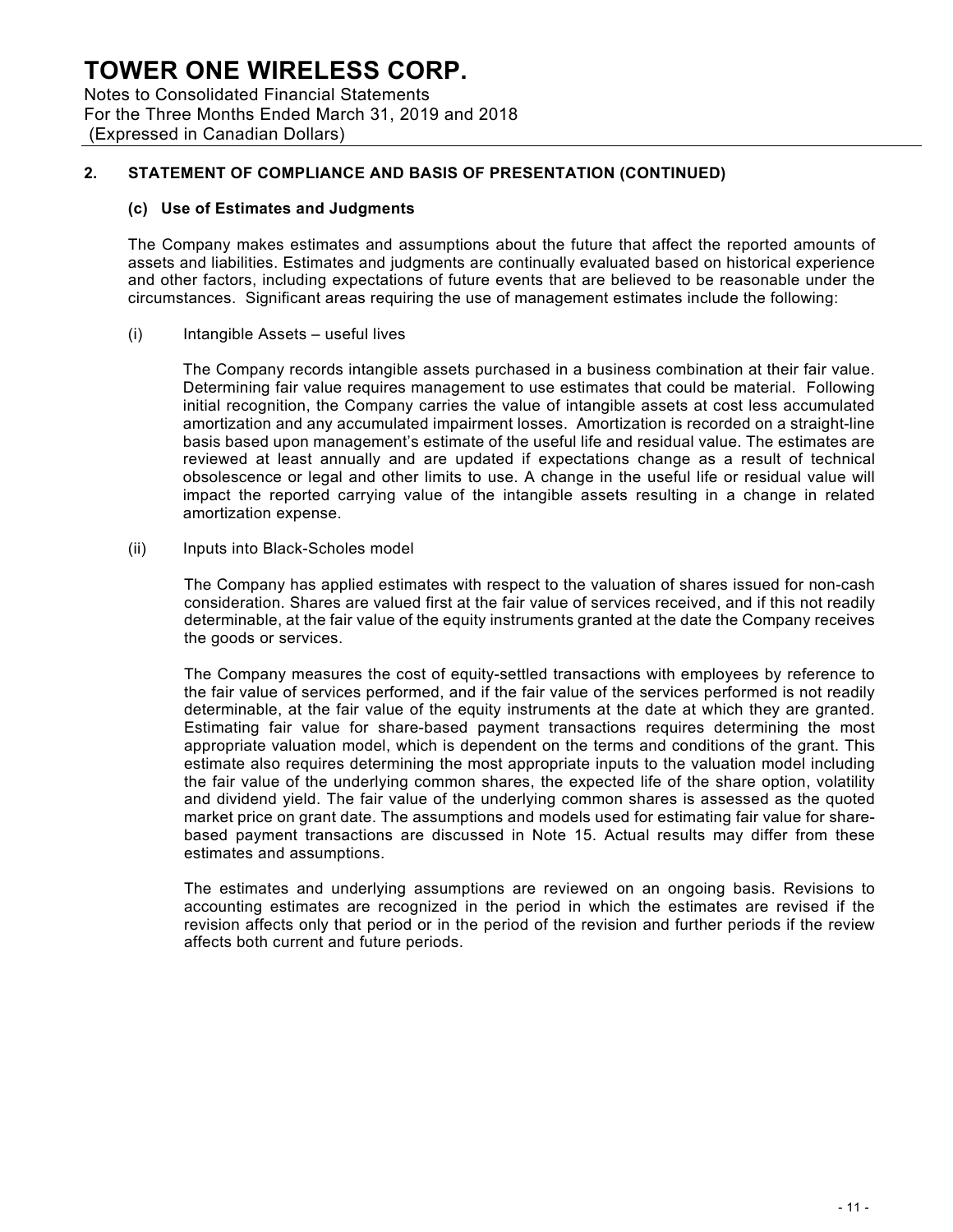Notes to Consolidated Financial Statements For the Three Months Ended March 31, 2019 and 2018 (Expressed in Canadian Dollars)

#### **2. STATEMENT OF COMPLIANCE AND BASIS OF PRESENTATION (CONTINUED)**

#### **(c) Use of Estimates and Judgments (Continued)**

(iii) Useful lives of Equipment

Amortization is recorded on a declining balance basis based upon management's estimate of the useful life and residual value. The estimates are reviewed at least annually and are updated if expectations change as a result of the physical condition, technical obsolescence or legal and other limits to use. A change in the useful life or residual value will impact the reported carrying value of towers and equipment resulting in a change in related amortization expense.

#### Use of Judgments

Critical accounting judgments are accounting policies that have been identified as being complex or involving subjective judgments or assessments with a significant risk of material adjustment in the year:

(i) Going concern

The assessment of whether the going concern assumption is appropriate requires management to take into account all available information about the future, which is at least, but not limited to, twelve months from the end of the reporting period. The Company is aware that material uncertainties related to events or conditions may cast significant doubt upon the Company's ability to continue as a going concern. Further information regarding going concern is outlined in Note 1.

(ii) Income taxes

The measurement of income taxes payable and deferred income tax assets and liabilities requires management to make judgments in the interpretation and application of the relevant tax laws. The actual amount of income taxes only becomes final upon filing and acceptance of the tax return by the relevant tax authorities, which occurs subsequent to the issuance of the Consolidated financial statements.

(iii) Business acquisitions

The determination of the acquirer in business acquisitions is subject to judgment and requires the Company to determine which party obtains control of the combining entities. Management applies judgment in determining control by assessing the following three factors: whether the Company has power; whether the Company has exposure or rights to variable returns; and whether the Company has the ability to use its power to affect the amount of its returns. In exercising this judgment, management reviewed the representation on the Board of Directors and key management personnel, the party that initiated the transaction, and each of the entities' activities.

The assessment of whether an acquisition constitutes a business is also subject to judgment and requires the Company to review whether the acquired entity contains all three elements of a business, including inputs, processes and the ability to create output.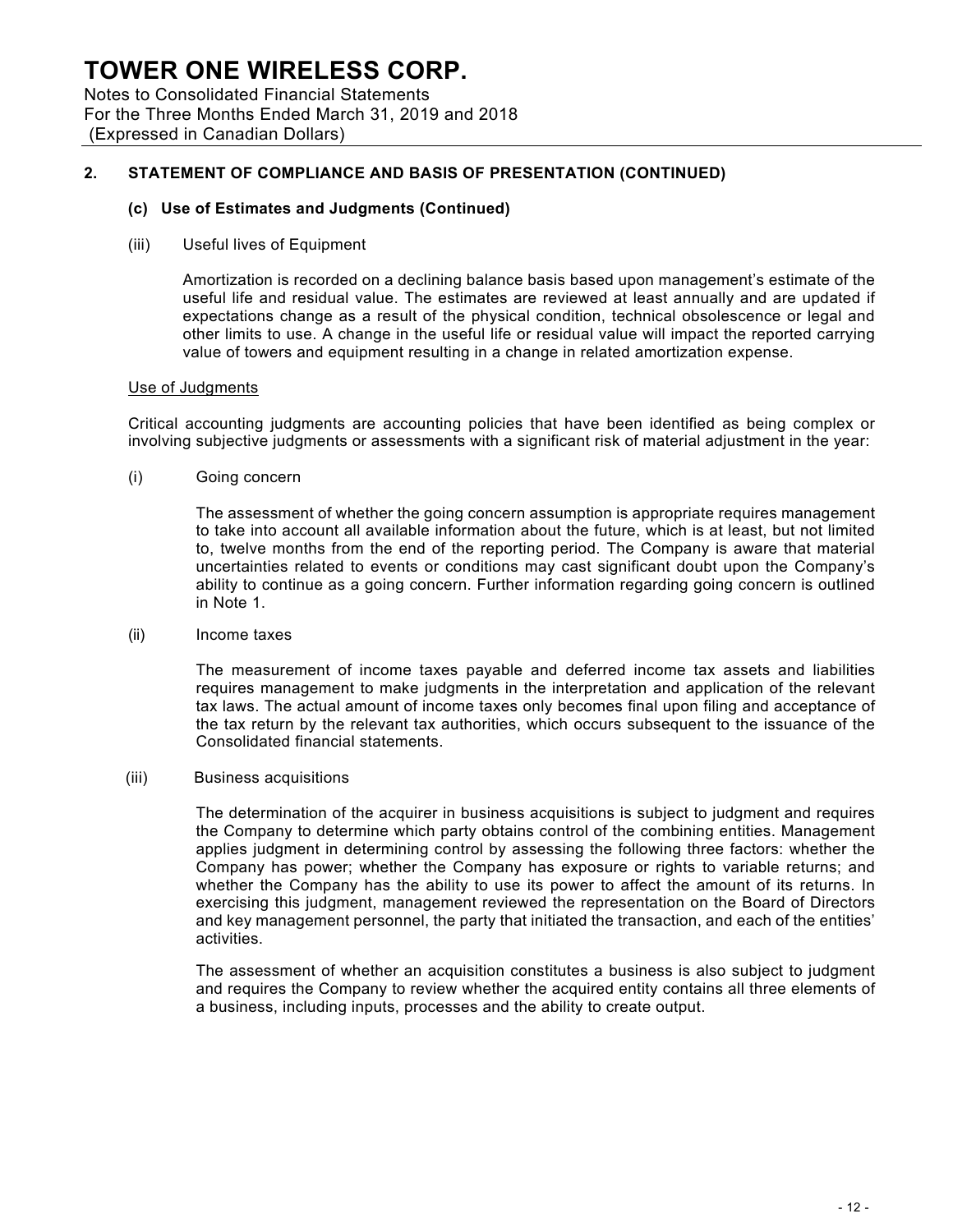Notes to Consolidated Financial Statements For the Three Months Ended March 31, 2019 and 2018 (Expressed in Canadian Dollars)

### **2. STATEMENT OF COMPLIANCE AND BASIS OF PRESENTATION (CONTINUED)**

#### **(c) Use of Estimates and Judgments (Continued)**

(iv) Intangible Assets – impairment

The application of the Company's accounting policy for intangible assets expenditures requires judgment in determining whether it is likely that future economic benefits will flow to the Company, which may be based on assumptions about future events or circumstances. Estimates and assumptions may change if new information becomes available. If, after expenditures are capitalized, information becomes available suggesting that the recovery of expenditures is unlikely, the amount capitalized is written off in profit or loss in the period the new information becomes available.

(v) Classification of lease agreements

Management uses judgment in determining whether a lease is a finance lease arrangement that transfers substantially all the risks and rewards of ownership.

(vi) Impairment of equipment

At the end of each reporting period, management makes a judgment whether there are any indications of impairment of its equipment. If there are indications of impairment, management performs an impairment test on a cash-generating unit basis. The impairment test compares the recoverable amount of the asset to its carrying amount. The recoverable amount is the higher of the asset's value in use (present value of the estimated future cash flows) and its estimated fair value less costs of disposal.

(vii) Determination of functional currency and hyperinflationary economies

The determination of the functional currency for the Company and its subsidiaries was based on management's judgment of the underlying transactions, events and conditions relevant to each entity. The determination of whether an entity operates in a hyperinflationary economy was based on management's judgment of the underlying economic condition of the country the entity operates in.

(viii) Discount rate used for convertible debentures

The carrying value of the convertible debentures is subject to management's estimates in determining an appropriate discount rate based on similar instruments with no conversion features.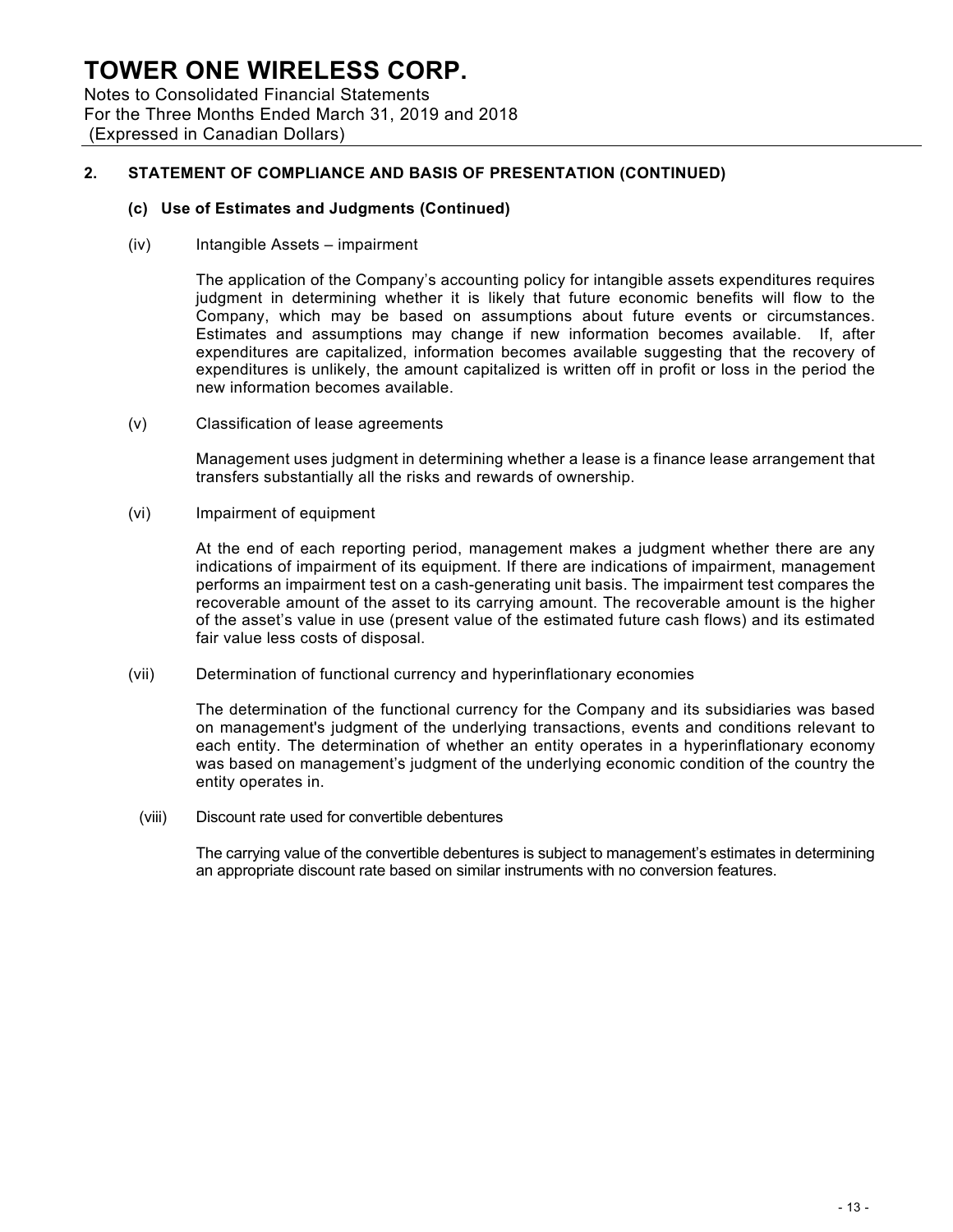Notes to Consolidated Financial Statements For the Three Months Ended March 31, 2019 and 2018 (Expressed in Canadian Dollars)

#### **3. REVERSE ACQUISITION AND LISTING EXPENSE**

The Company completed the Acquisition described in Note 1 by issuing 30,000,000 common shares to the shareholders of Tower Three. For accounting purposes, the Acquisition is considered to be outside the scope of IFRS 3 *Business Combinations* since Tower One was inactive prior to the Acquisition and were limited to the management of cash resources and the maintenance of its listing and accordingly did not constitute a business. The Acquisition was accounted for in accordance with IFRS 2 *Share-based Payment* whereby Tower Three was deemed to have issued shares in exchange for the net assets or liabilities of Tower One together with its listing status at the fair value of the consideration received by Tower Three.

Since the share and share-based consideration allocated to the former shareholders of the Company on closing the Acquisition is considered within the scope of IFRS 2, and the Company could not identify specifically some or all of the goods or service received in return for the allocation of the shares, the value in excess of the net identifiable assets or obligations plus liabilities assumed by the Company acquired on closing was expensed in the statement of comprehensive loss as listing expense.

The Company was deemed to have issued 6,735,885 common shares of Tower Three at \$0.15 per common share for a fair value of \$1,010,383, which was included as consideration to the former shareholders of the Company. The \$0.15 value for the above-mentioned shares was based on the fair value from the concurrent private placement. The fair value of all the consideration given and charged to listing expense was comprised of:

|                                                                             | \$          |
|-----------------------------------------------------------------------------|-------------|
| Fair value of share based consideration allocated:<br>Deemed share issuance | 1,010,383   |
| Identifiable net obligations assumed:                                       |             |
| Cash and cash equivalent                                                    | (1,378,183) |
| Subscriptions received for private placement                                | 1,602,257   |
| Other assets                                                                | (230, 097)  |
| Liabilities                                                                 | 139,807     |
| Total                                                                       | 133,784     |
| Total listing expense                                                       | 1,144,167   |
|                                                                             |             |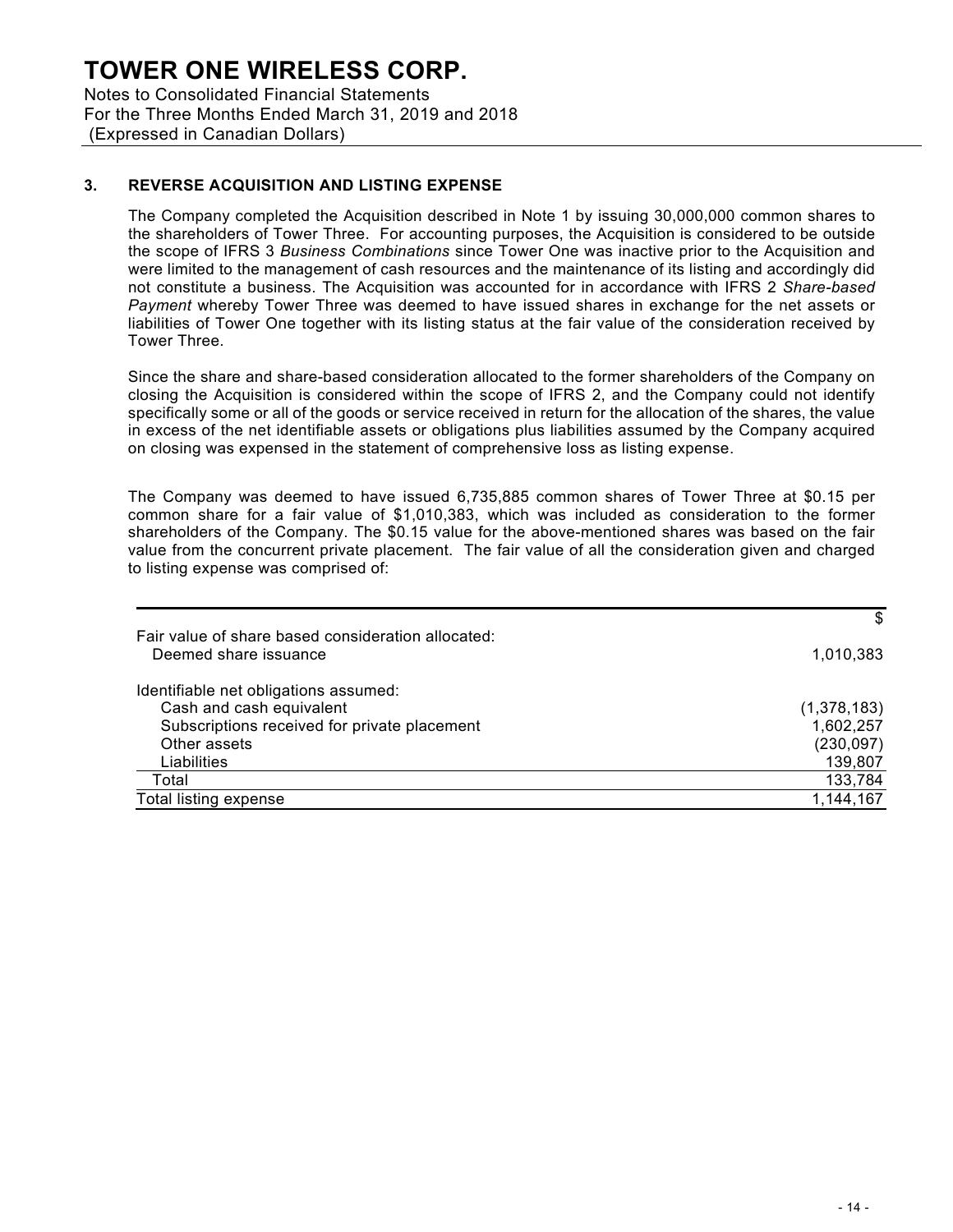Notes to Consolidated Financial Statements For the Three Months Ended March 31, 2019 and 2018 (Expressed in Canadian Dollars)

### **4. ACQUISITION OF EVOLUTION TECHNOLOGY SA**

On March 30, 2017, the Company entered into a Share Purchase Offer Agreement with the shareholders of Evolution Technology SA ("Evotech") to acquire a 65% ownership interest. Since its incorporation on March 10, 2016, Evotech has obtained various permits for constructing cellular towers and also has master lease agreements with major telecom carriers in Argentina.

To obtain the 65% ownership interest, the Company paid US\$350,000 and issued 1,500,000 common shares with a fair value of \$480,000 to the shareholders of Evotech. In addition, the Company is committed to contribute the funds necessary for Evotech to construct 50 towers, or a lower number of towers to be agreed between the parties, for up to a total maximum amount of US\$3,500,000.

The Company determined that the acquisition of Evotech constituted a business combination as Evotech has inputs, processes and outputs. As such the Company has applied the acquisition method of accounting. As part of the acquisition of Evotech, the Company acquired Evotech's master lease agreement, which was recorded as an intangible asset.

The following table presents the allocation of the purchase price to the assets acquired and liabilities assumed based on their estimated fair values, which is the same as the carrying values, at the date of acquisition:

|                                                   | \$         |
|---------------------------------------------------|------------|
| Cash paid                                         | 466,260    |
| Fair value of common shares issued                | 480,000    |
| Total consideration                               | 946,260    |
| Assets acquired:                                  |            |
| Cash                                              | 4,676      |
| Due from shareholders                             | 6,490      |
| Construction in progress                          | 163,529    |
| Master lease agreement                            | 1,982,354  |
| Less: liabilities assumed                         |            |
| Accounts payable                                  | (7, 440)   |
| Deferred income tax liability                     | (693, 824) |
| Net assets of Evotech                             | 1,455,785  |
| Net assets attributed to non-controlling interest | (509,525)  |
| Net assets acquired                               | 946,260    |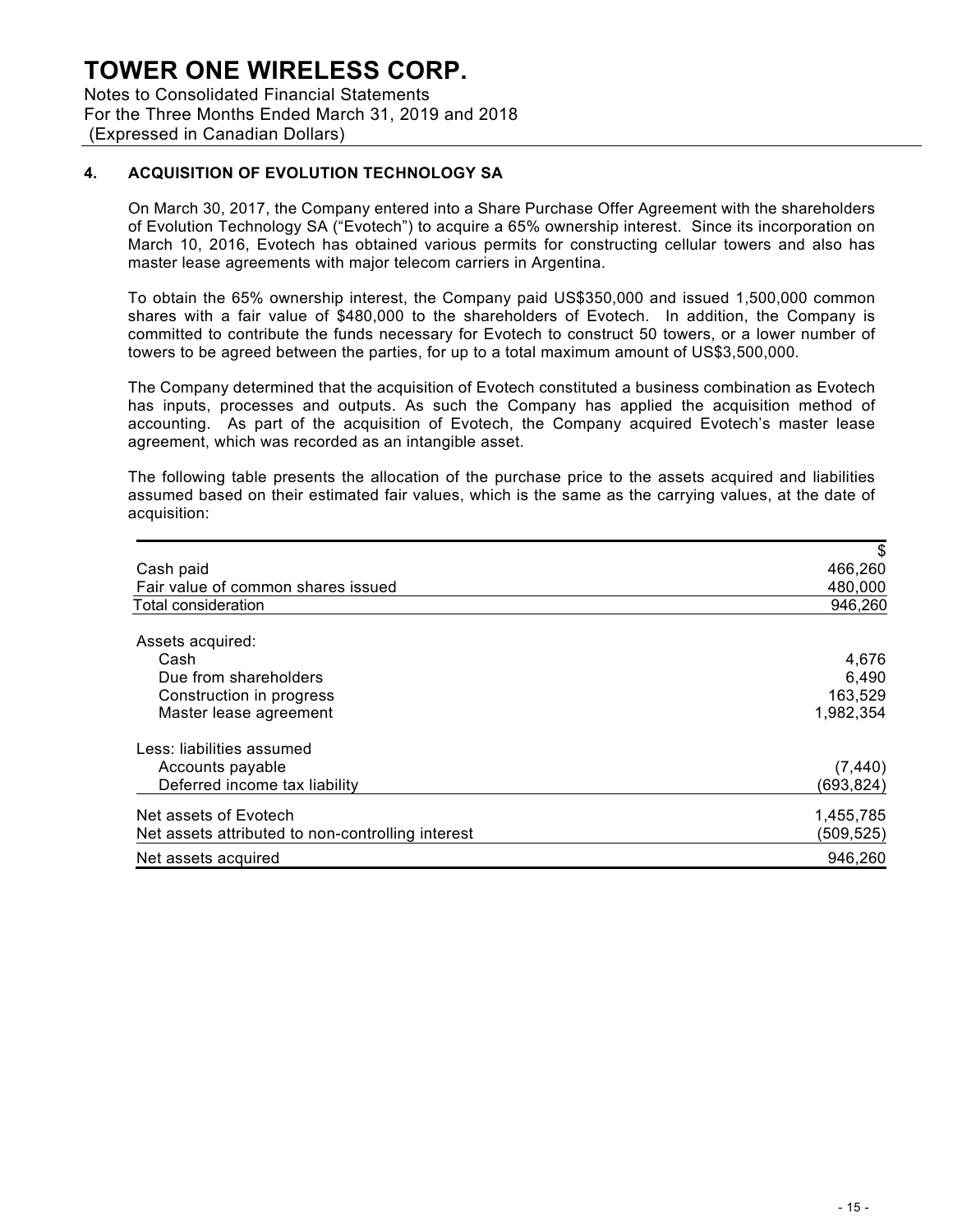Notes to Consolidated Financial Statements For the Three Months Ended March 31, 2019 and 2018 (Expressed in Canadian Dollars)

### **5. ACQUISITION OF TOWER CONSTRUCTION & TECHNICAL SERVICES, INC.**

On October 18, 2017, the Company entered into an Escrow Agreement with the shareholders of Tower Construction & Technical Services, Inc. ("TCTS") to acquire 70% ownership interest in TCTS.

To obtain the 70% ownership interest, the Company is committed to operate the business and manage its financial affairs. No cash consideration or equity instruments were issued on this acquisition.

On March 1<sup>st</sup>, 2019, the Company entered into an agreement to buy the remaining 30% of TCTS from its previous shareholders. The Company now holds 100% interest in TCTS.

The Company determined that the acquisition of TCTS constituted a business combination as it has inputs, processes and outputs. As such, the Company has applied the acquisition method of accounting.

The following table presents assets acquired and liabilities assumed based on their estimated fair values, which is the same as the carrying values, at the date of acquisition:

|                                                                              | \$         |
|------------------------------------------------------------------------------|------------|
| Liabilities assumed:                                                         |            |
| Bank indebtedness                                                            | (52, 042)  |
| Accounts payable                                                             | (5,201)    |
| Due to related parties                                                       | (127,655)  |
| Net liabilities of TCTS<br>Net assets attributed to non-controlling interest | (184, 898) |
| Net liabilities assumed                                                      | (184,898)  |

The excess of net liabilities over consideration paid was written off to loss on investments as the future profitability of TCTS is uncertain.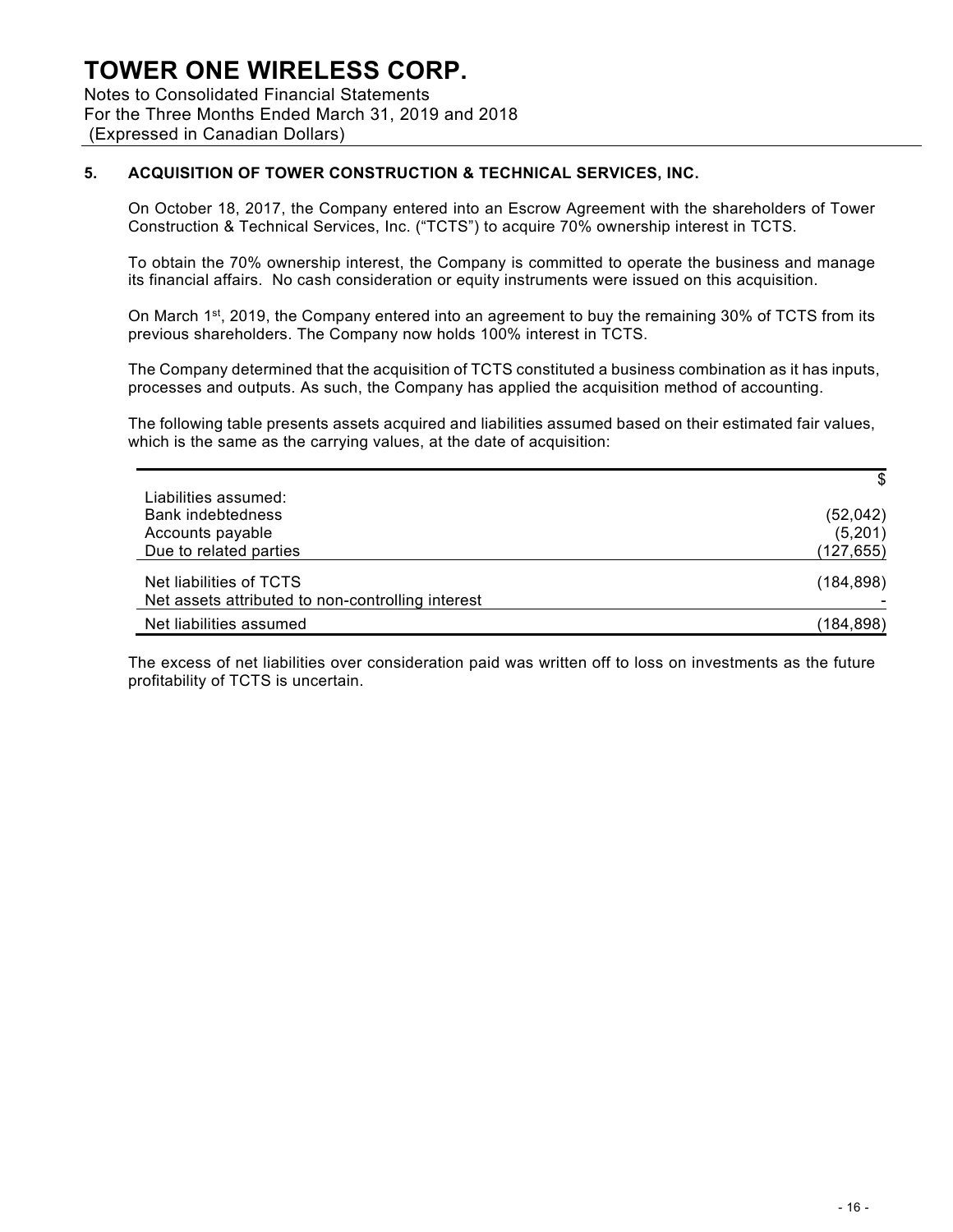Notes to Consolidated Financial Statements For the Three Months Ended March 31, 2019 and 2018 (Expressed in Canadian Dollars)

### **6. ACQUISITION OF COMERCIALIZADORA MEXMAKEN, S.A. DE C.V.**

On April 3, 2018, the Company entered into a Share Purchase Offer Agreement with the shareholders of Comercializadora Mexmaken, S.A. de C.V. ("Mexmaken") to acquire a 90% ownership interest. Since its incorporation on September 9, 2015, Mexmaken obtained two Master Lease Agreements ("MLA") with major Mexican telecom operators, one of which was acquired prior to the Company's acquisition of Mexmaken.

To obtain the 90% ownership interest, the Company issued 7,500,000 common shares with a fair value of \$1,312,500 to the shareholders of Mexmaken. As part of the acquisition of Mexmaken, the Company also issued common shares to a related party, who was a controlling shareholder of Mexmaken.

The Company determined that the acquisition of Mexmaken constituted a business combination as Mexmaken has inputs, processes and outputs. As such the Company has applied the acquisition method of accounting. As part of the acquisition of Mexmaken, the Company acquired Mexmaken's master lease agreement, which was recorded as an intangible asset.

The following table presents the allocation of the purchase price to the assets acquired and liabilities assumed based on their estimated fair values, which is the same as the carrying values, at the date of acquisition:

|                                                   | \$         |
|---------------------------------------------------|------------|
| Fair value of common shares issued                | 1,312,500  |
| Total consideration                               | 1,312,500  |
|                                                   |            |
| Assets acquired:                                  |            |
| Cash                                              | 18,436     |
| Amounts receivable and prepaid expenses           | 20,463     |
| Construction in progress                          | 91,339     |
| Furniture and equipment                           | 2,741      |
| Master lease agreement                            | 428,000    |
| Goodwill                                          | 1,315,258  |
| Less: liabilities assumed                         |            |
| Accounts payable                                  | (356, 404) |
| Deferred income tax liability                     | (61, 500)  |
| Net assets of Mexmaken                            | 1,458,333  |
| Net assets attributed to non-controlling interest | (145, 833) |
| Net assets acquired                               | 1,312,500  |

As at December 31, 2018, the Company completed an impairment analysis in accordance with IAS 36 and determined that the carrying value of the Mexmaken CGU exceeded the fair value of the Mexmaken CGU based on its value in use. As a result, the Company recognized impairment of \$2,132,942, including \$1,315,258 of goodwill, \$461,597 of property and equipment, \$417,587 of intangible asset, and recorded a recovery of deferred income taxes of \$61,500.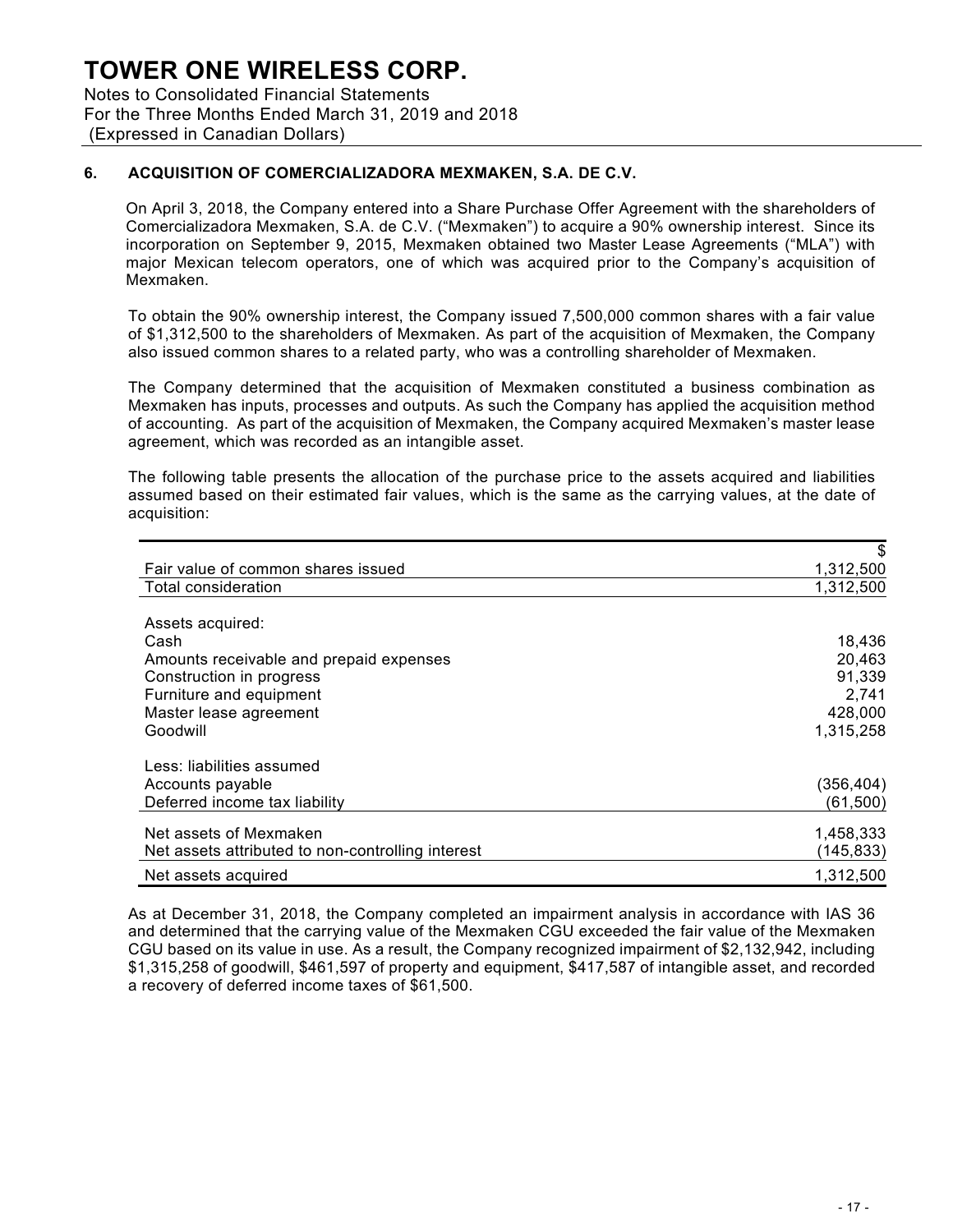Notes to Consolidated Financial Statements For the Three Months Ended March 31, 2019 and 2018 (Expressed in Canadian Dollars)

### **7. SIGNIFICANT ACCOUNTING POLICIES**

The following is a summary of significant accounting policies used in the preparation of these Consolidated financial statements:

#### **Cash and cash equivalents**

Cash and cash equivalents are comprised of cash on hand, deposits in banks and highly liquid investments having original terms to maturity of 90 days or less.

#### **Loss per share**

Basic loss per share is computed by dividing the net loss for the period by the weighted average number of common shares outstanding during the period. To compute diluted loss per share, adjustments are made to common shares outstanding. The weighted average number of common shares outstanding is adjusted to include the number of additional common shares that would be outstanding if, at the beginning of the period or at time of issuance, all options and warrants were exercised. The proceeds from exercise are assumed to be used to purchase the Company's common shares at their average market price during the period. For the years presented, this calculation proved to be anti-dilutive.

#### **Revenue recognition**

The Company's leasing revenue is derived from lease arrangements to obtain rights to use the Company's equipment.

Leases in which a significant portion of the risks and rewards of ownership are retained by the Company are classified as operating leases. Assets under operating leases are included in equipment. Leasing revenue from operating leases is recognized as the leasing services are provided.

The Company also earns service revenue. This revenue is recognized when the control over goods or services is transferred to the customer. As such, the revenue is recognized after: the contract is identified; performance obligations are identified; the transaction price is determined; the transaction price is allocated to the various performance obligations (if multiple performance obligations are identified); and ultimately, once the performance obligation is satisfied.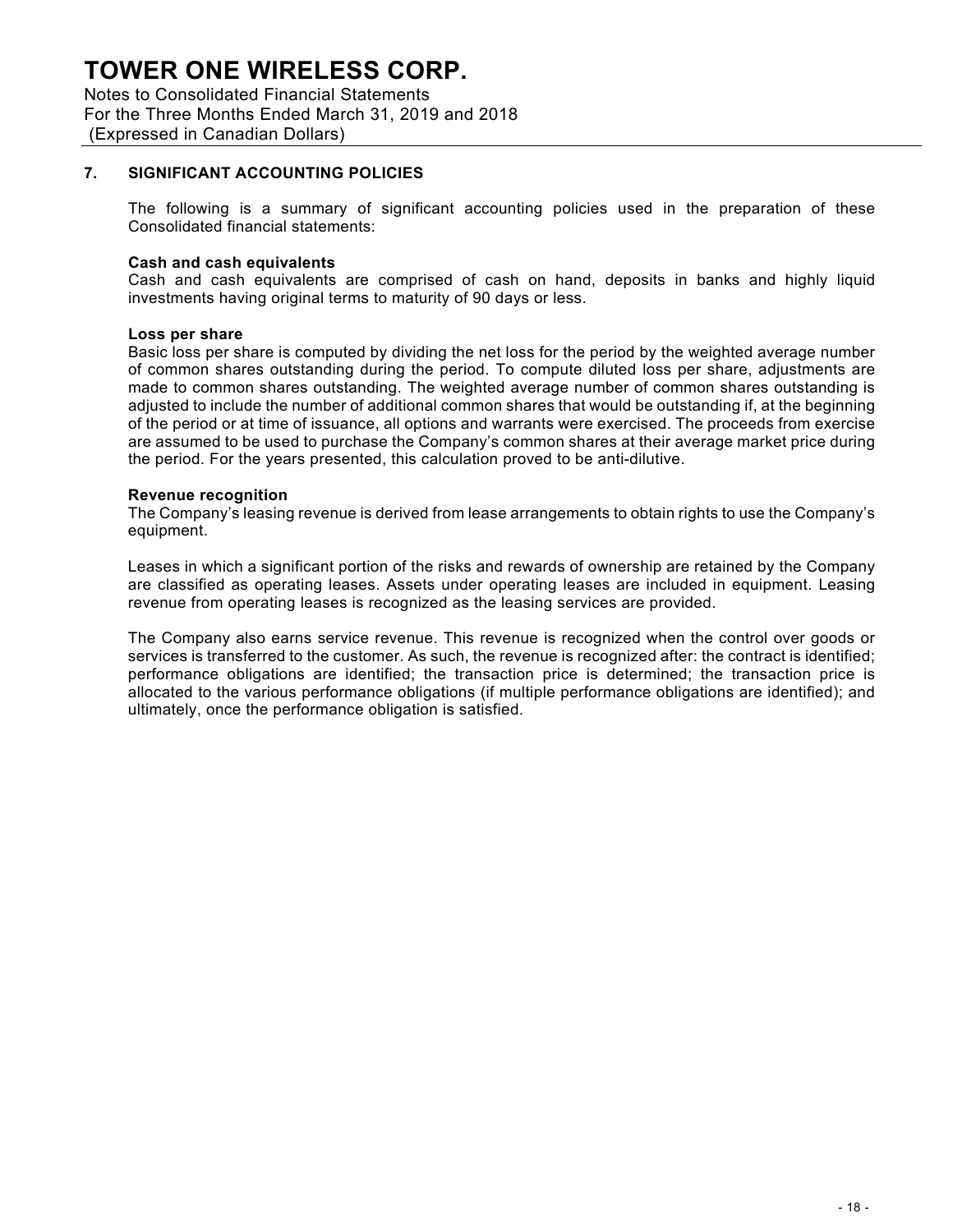Notes to Consolidated Financial Statements For the Three Months Ended March 31, 2019 and 2018 (Expressed in Canadian Dollars)

### **7. SIGNIFICANT ACCOUNTING POLICIES (CONTINUED)**

#### **Foreign currency translation**

The results and financial position of a subsidiary whose functional currency is not the currency of a hyperinflationary economy is translated into the presentation currency using the following procedures:

- i. Assets and liabilities for each statement of financial position presented (i.e. including comparatives) are translated at the closing rate at the date of the statement of financial position;
- ii. Income and expenses for each statement presenting profit or loss and other comprehensive income (i.e. including comparatives) are translated at exchange rates at the dates of the transactions; and
- iii. All resulting exchange differences are recognized in other comprehensive income.

For practical reasons, a rate that approximates the exchange rates at the dates of the transactions, for example an average rate for the period, is often used to translate income and expense items.

The resulting translation adjustments are included in accumulated other comprehensive income in shareholders' equity. For the period ended December 31, 2018, an unrealized foreign exchange translation loss of \$480,132 was recorded under accumulated other comprehensive loss as a result of changes in the value of the Colombian Peso, Argentina Peso, Mexican Peso and US dollars with respect to the Canadian dollar.

The results and financial position of a subsidiary whose functional currency is the currency of a hyperinflationary economy are translated into the presentation currency using the following procedures:

- i. All amounts (i.e. assets, liabilities, equity items, income and expenses, including comparatives) are translated at the closing rate at the date of the most recent statement of financial position, except that
- ii. When amounts are translated into a non-hyperinflationary presentation currency (i.e. CAD), comparative amounts remain unchanged from those reported in the prior periods.

When an entity's functional currency is the currency of a hyperinflationary economy, the entity shall restate its financial statements in accordance with IAS 29 before applying the translation method described above. When the economy ceases to be hyperinflationary and the entity no longer restates its financial statements in accordance with IAS 29, it shall use as the historical costs for translation into the presentation currency the amounts restated to the price level at the date the entity ceased restating its financial statements.

For the period ended December 31, 2018, it was determined that Argentina was in a state of hyperinflation. The Company's subsidiary, Evotech, operates in Argentina and the functional currency of Evotech is the Argentinian Peso. Accordingly, the balances of Evotech were restated using the historical cost approach in accordance with IAS 29 prior to translation into the presentation currency. In order to restate the balances of Evotech, the Company used Argentina's consumer price index, Índice de Precios al Consumidor ("IPCBA"), as per which the IPCBA for Argentina fluctuated from 483.30 at December 2017 to 703.01 in December 2018.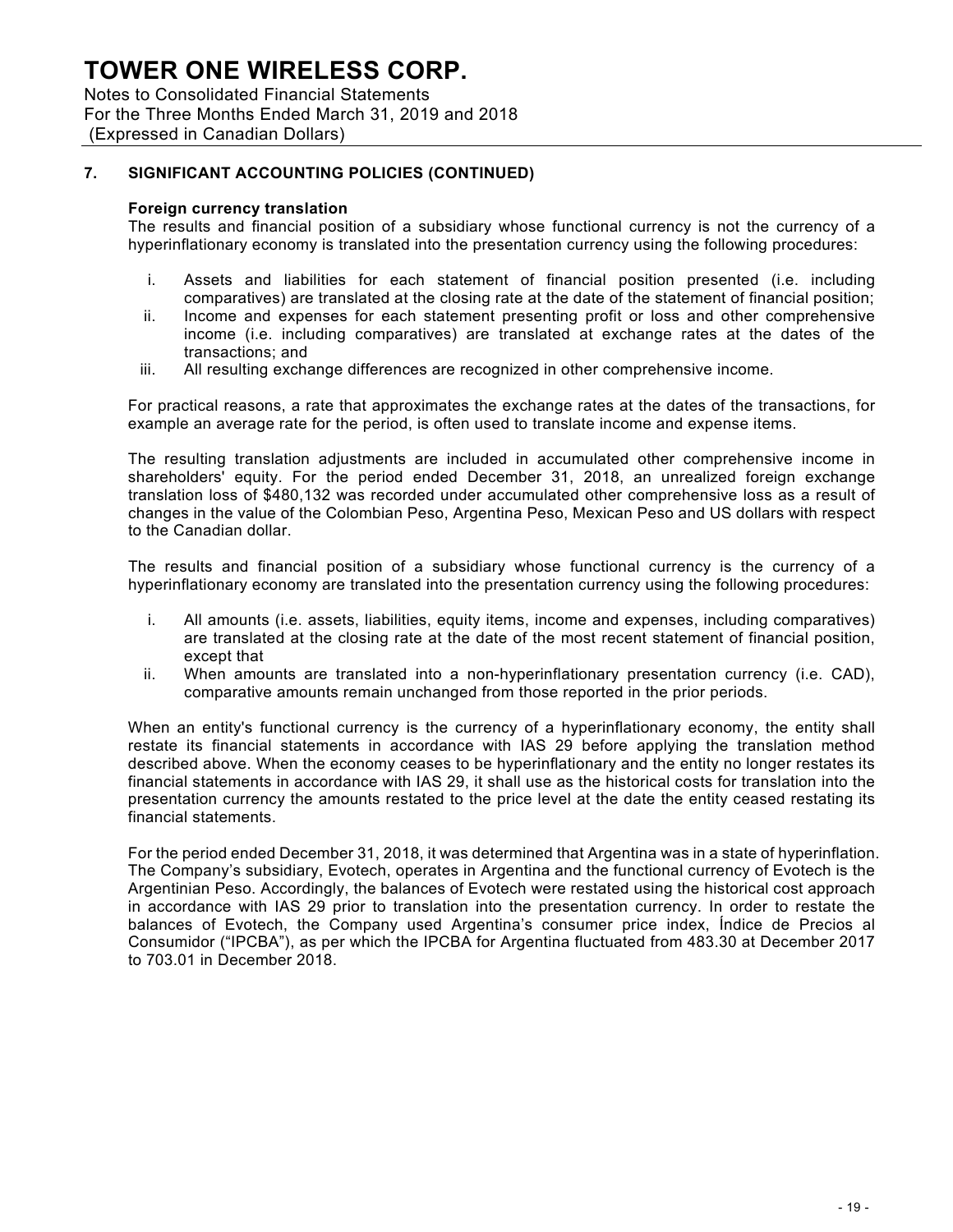Notes to Consolidated Financial Statements For the Three Months Ended March 31, 2019 and 2018 (Expressed in Canadian Dollars)

### **7. SIGNIFICANT ACCOUNTING POLICIES (CONTINUED)**

#### **Property and equipment**

Property and equipment is stated at cost less accumulated amortization and accumulated impairment loss. Amortization expense for towers begins in the month of transfer of each tower from construction in progress to towers. Costs not clearly related to the procurement, manufacturing and implementation are expensed as incurred.

Towers represent cellular towers owned by the Company. The towers are operated at various sites and under contractual license agreements.

- Amortization of the equipment is calculated on the declining-balance basis at the following annual rates: Towers - 10%
- Furniture and equipment between 10% and 33.3%

Costs of assets in the course of construction are capitalized as construction in progress. Upon completion, the cost of construction is transferred to the appropriate category of property and equipment and amortization commences when the asset is available for its intended use.

An asset's residual value, useful life and amortization method are reviewed at each financial year end and adjusted if appropriate. When parts of an item of equipment have different useful lives, they are accounted for as separate items (major components) of equipment.

Gains and losses on disposal of an item of equipment are determined by comparing the proceeds from disposal with the carrying amount of the equipment and are recognized in profit or loss.

#### **Intangible asset**

Intangible assets consist of master lease agreements acquired by the Company. Acquired lease agreements are carried at cost less accumulated amortization and impairment. Intangible assets with indefinite lives are not amortized but are reviewed annually for impairment. Any impairment of intangible asset is recognized in the statement of operations and comprehensive loss but increases in intangible asset values are not recognized.

Estimated useful lives of intangible assets are the shorter of the economic life and the period the right is legally enforceable. The assets' useful lives are reviewed, and adjusted if appropriate, at each statement of financial position date. The useful life of the Company's intangible assets, consisting of master lease agreements, is estimated to be 25 years.

At each financial position reporting date, the carrying amounts of the Company's long-lived assets, including property and equipment and intangible asset, are reviewed to determine whether there is any indication that those assets are impaired. If any such indication exists, the recoverable amount of the asset is estimated in order to determine the extent of the impairment, if any. Where the asset does not generate cash flows that are independent from other assets, the Company estimates the recoverable amount of the cash-generating units ("CGU's") to which the asset belongs.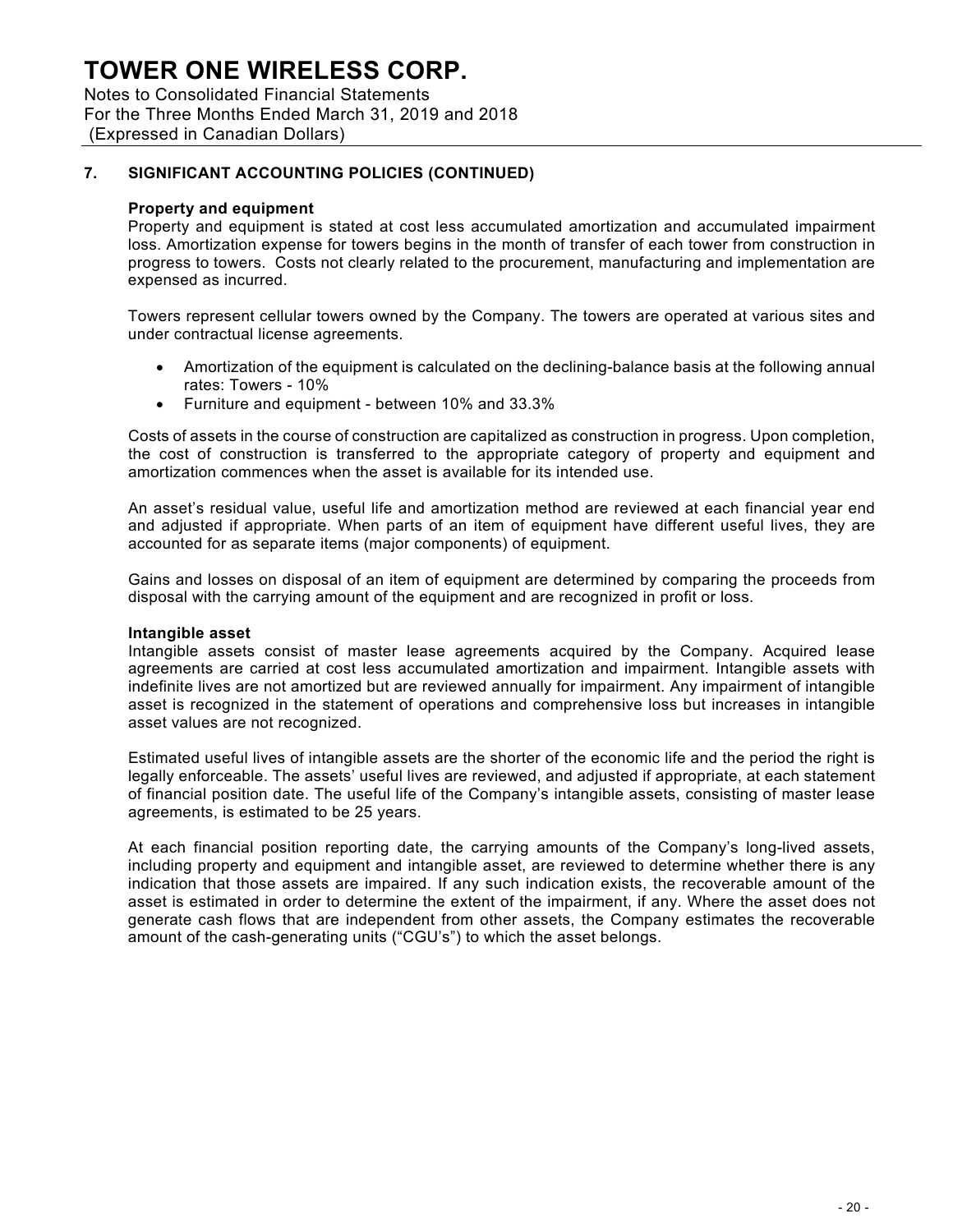Notes to Consolidated Financial Statements For the Three Months Ended March 31, 2019 and 2018 (Expressed in Canadian Dollars)

### **7. SIGNIFICANT ACCOUNTING POLICIES (CONTINUED)**

#### **Impairment**

Non-financial assets are tested for impairment whenever events or changes in circumstances indicate that an asset's carrying amount may be less than its recoverable amount. Management uses its judgment to estimate these inputs and any changes to these inputs could have a material impact on the impairment calculation. For impairment testing, non-financial assets that do not generate independent cash flows are grouped together into CGU, which represent the levels at which largely independent cash flows are generated. An impairment loss is recognized in earnings to the extent that the carrying value of an asset, CGU or group of CGU's exceeds its estimated recoverable amount. The recoverable amount of an asset, CGU or group of CGU's is the greater of its value in use and its fair value less cost to sell. Value in use is calculated as the present value of the estimated future cash flows discounted at appropriate pre-tax discount rates. An impairment loss relating to a specific asset reduces the carrying value of the asset. An impairment loss relating to a group of CGU's is allocated on a pro-rata basis to reduce the carrying value of the assets in the units comprising the group. A previously recognized impairment loss related to nonfinancial assets is assessed at each reporting date for any indications that the loss has decreased or no longer exists. An impairment loss related to non-financial assets is reversed if there is a subsequent increase in the recoverable amount. An impairment loss is reversed only to the extent that the asset's carrying value does not exceed the carrying value that would have been determined, net of depreciation or amortization, if no loss had been recognized.

### **Share capital**

Common shares are classified as equity. Transaction costs directly attributable to the issue of common shares and share options are recognized as a deduction from equity, net of any tax effects. Common shares issued for consideration other than cash, are valued based on their market value at the date the shares are issued.

The Company has adopted a residual value method with respect to the measurement of shares and warrants issued as private placement units. The residual value method first allocates value to the more easily measurable component based on fair value and then the residual value, if any, to the less easily measurable component. The Company considers the fair value of common shares issued in a private placement to be the more easily measurable component and the common shares are valued at their fair value, as determined by the closing quoted bid price on the announcement date. The balance, if any, is allocated to the attached warrants. Any fair value attributed to the warrants is recorded as reserves.

#### **Share-based payments**

Share-based payments to employees are measured at the fair value of the instruments issued and amortized over the vesting periods. Share-based payments to non-employees are measured at the fair value of the goods or services received or the fair value of the equity instruments issued, if it is determined the fair value of the goods or services cannot be reliably measured, and are recorded at the date the goods or services are received. The amount recognized as an expense is adjusted to reflect the number of awards expected to vest. The offset to the recorded cost is to warrants and options reserve. Consideration received on the exercise of stock options is recorded as share capital and the related amount in warrants and options reserve is transferred to share capital. Charges for options that are forfeited before vesting are reversed from share-based payments reserve. For those options that expire or are forfeited after vesting, the recorded value is transferred to deficit.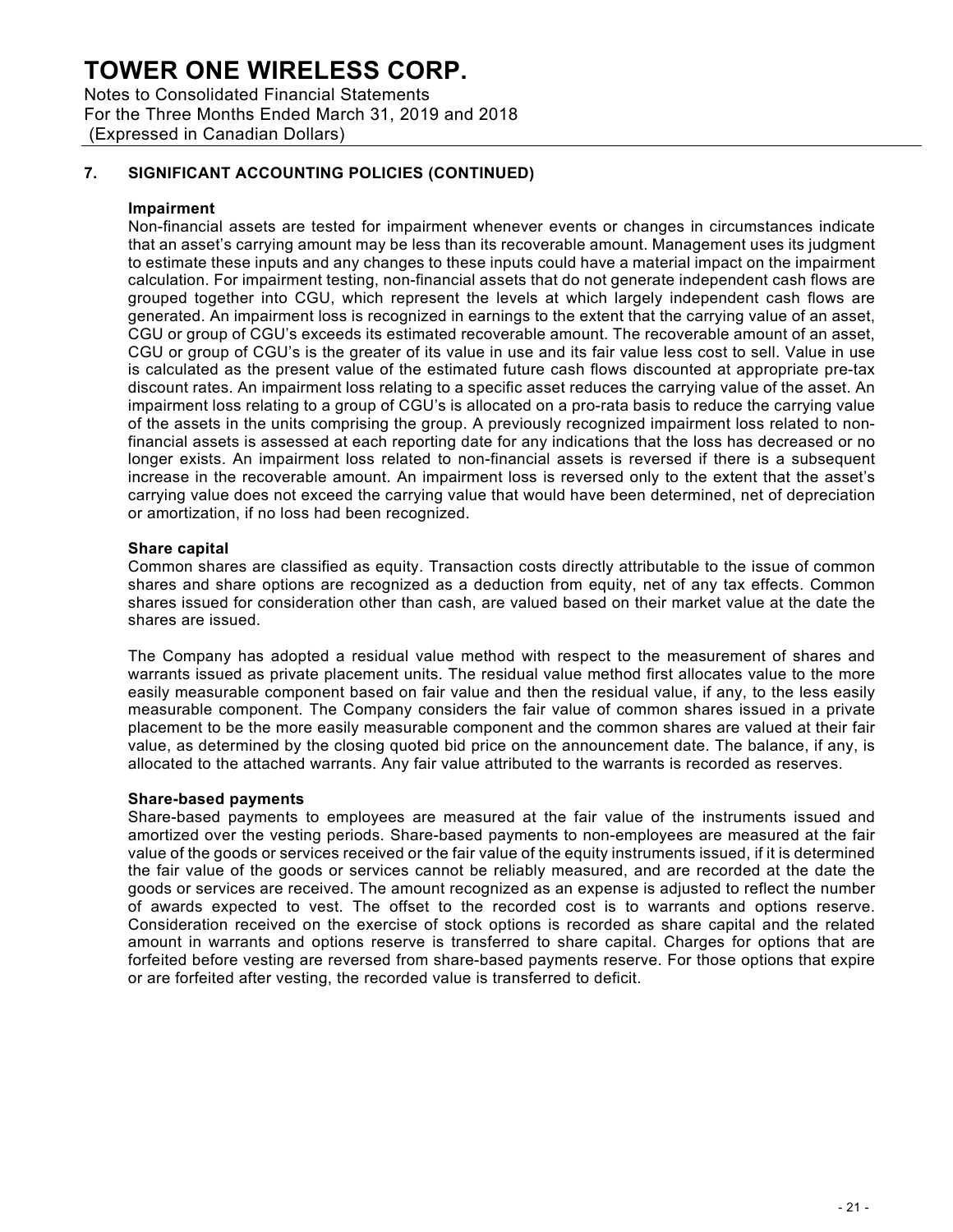Notes to Consolidated Financial Statements For the Three Months Ended March 31, 2019 and 2018 (Expressed in Canadian Dollars)

### **7. SIGNIFICANT ACCOUNTING POLICIES (CONTINUED)**

#### **Income taxes**

Income tax expense consisting of current and deferred tax expense is recognized in the consolidated statement of comprehensive loss. Current tax expense is the expected tax payable on the taxable income for the year, using tax rates enacted or substantively enacted at period-end, adjusted for amendments to tax payable with regard to previous years.

Deferred tax assets and liabilities and the related deferred income tax expense or recovery are recognized for deferred tax consequences attributable to differences between the carrying amounts of existing assets and liabilities and their respective tax basis. Deferred tax assets and liabilities are measured using the enacted or substantively enacted tax rates expected to apply when the asset is realized or the liability settled. The effect on deferred tax assets and liabilities of a change in tax rates is recognized in income in the period that substantive enactment occurs.

A deferred tax asset is recognized to the extent that it is probable that future taxable profits will be available against which the asset can be utilized. To the extent that the Company does not consider it probable that a deferred tax asset will be recovered, the deferred tax asset is reduced. Deferred tax assets and liabilities are offset when there is a legally enforceable right to set off current tax assets against current tax liabilities and when they relate to income taxes levied by the same taxation authority and the Company intends to settle its current tax assets and liabilities on a net basis.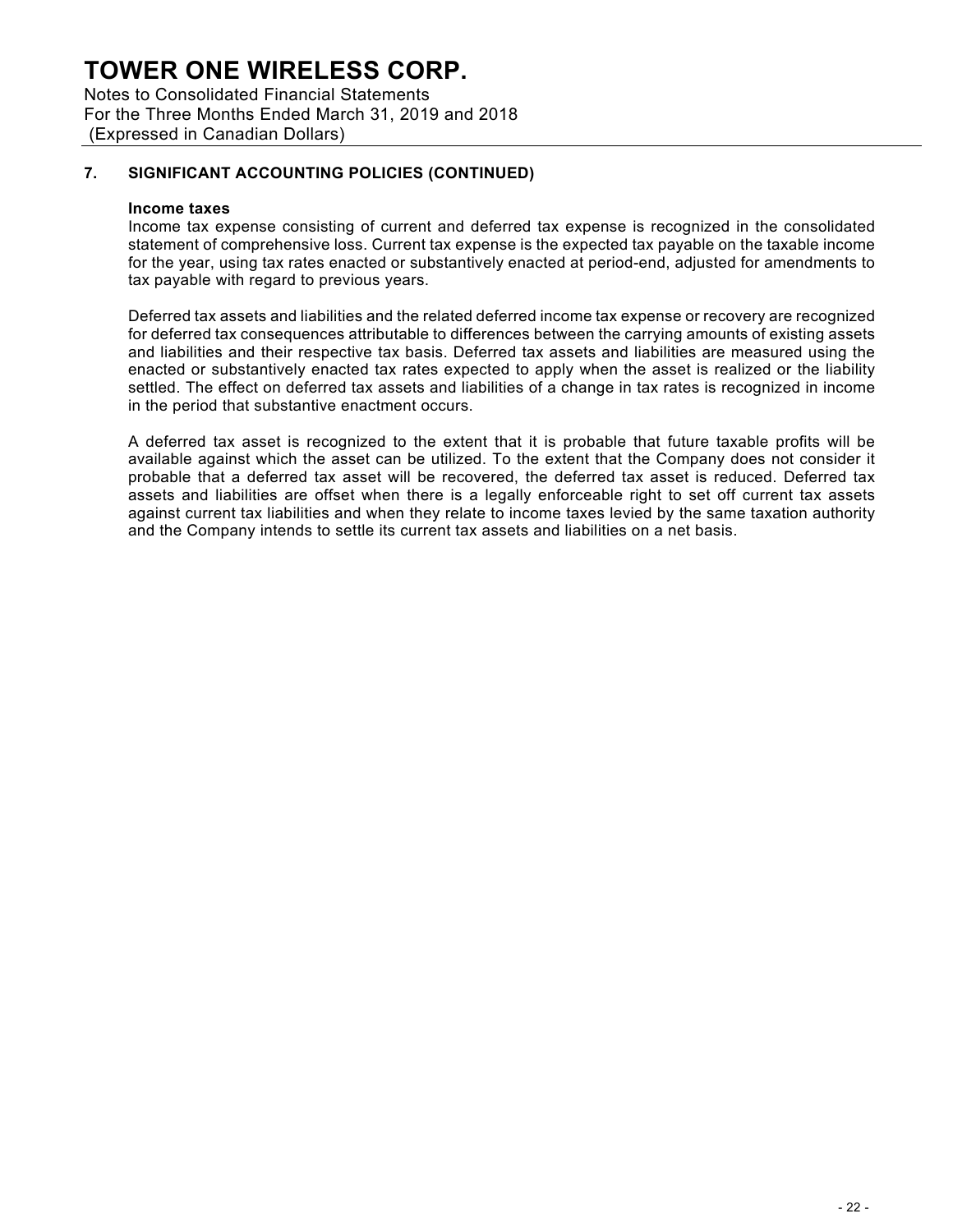Notes to Consolidated Financial Statements For the Three Months Ended March 31, 2019 and 2018 (Expressed in Canadian Dollars)

### **7. SIGNIFICANT ACCOUNTING POLICIES (CONTINUED)**

#### **Provisions**

Provisions are recorded when a present legal or constructive obligation exists as a result of past events where it is probable that an outflow of resourced embodying economic benefits will be required to settle the obligation, and a reliable estimate of the amount of the obligation can be made. The amount recognized as a provision is the best estimate of the consideration required to settle the present obligation at the statement of financial position date, taking into account the risks and uncertainties surrounding the obligation. Where a provision is measured using the cash flows estimated to settle the present obligation, its carrying amount is the present value of those cash flows. When some or all of the economic benefits required to settle a provision are expected to be recovered from a third party, the receivable is recognized as an asset if it is virtually certain that reimbursement will be received and the amount receivable can be measured reliably.

### **Financial instruments**

#### Financial assets - Classification

The Company classifies its financial assets in the following categories:

- Those to be measured subsequently at fair value (either through Other Comprehensive Income ("OCI"), or through profit or loss), and
- Those to be measured at amortized cost.

The classification depends on the Company's business model for managing the financial assets and the contractual terms of the cash flows. For assets measured at fair value, gains and losses are either recorded in profit or loss or OCI.

#### Financial assets - Measurement

At initial recognition, the Company measures a financial asset at its fair value plus, in the case of a financial asset not at fair value through profit or loss ("FVTPL"), transaction costs that are directly attributable to the acquisition of the financial asset. Transaction costs of financial assets carried at FVTPL are expensed in profit or loss. Financial assets are considered in their entirety when determining whether their cash flows are solely payment of principal and interest.

Subsequent measurement of financial assets depends on their classification. There are three measurement categories under which the Company classifies its financial assets:

- Amortized cost: Assets that are held for collection of contractual cash flows where those cash flows represent solely payments of principal and interest are measured at amortized cost. A gain or loss on a debt investment that is subsequently measured at amortized cost is recognized in profit or loss when the asset is derecognized or impaired. Interest income from these financial assets is included as finance income using the effective interest rate method.
- Fair value through OCI ("FVOCI"): Assets that are held for collection of contractual cash flows and for selling the financial assets, where the assets' cash flows represent solely payments of principal and interest, are measured at FVOCI. Movements in the carrying amount are taken through OCI, except for the recognition of impairment gains and losses, interest revenue, and foreign exchange gains and losses which are recognized in profit or loss. When the financial asset is derecognized, the cumulative gain or loss previously recognized in OCI is reclassified from equity to profit or loss and recognized in other gains (losses). Interest income from these financial assets is included as finance income using the effective interest rate method.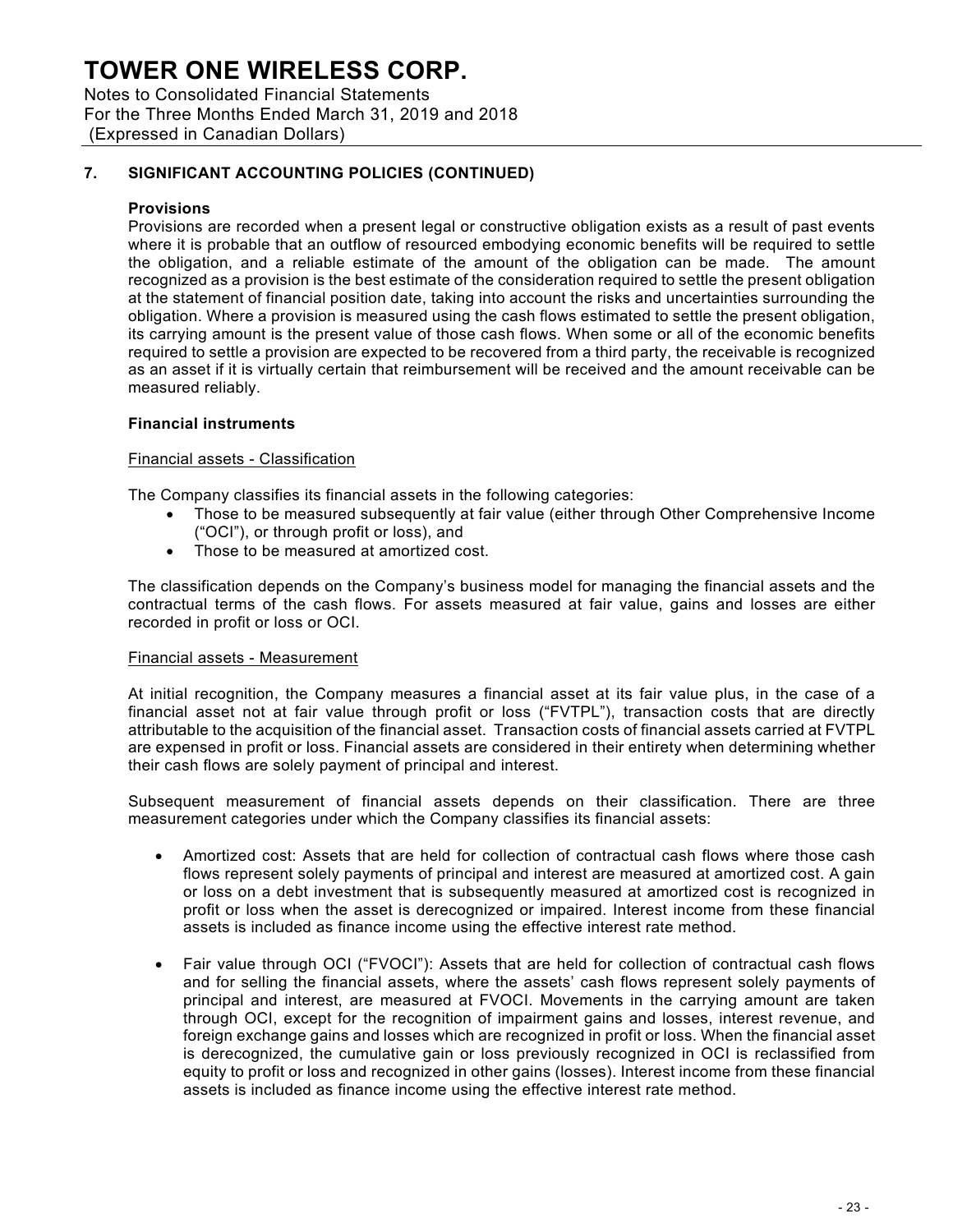Notes to Consolidated Financial Statements For the Three Months Ended March 31, 2019 and 2018 (Expressed in Canadian Dollars)

### **7. SIGNIFICANT ACCOUNTING POLICIES (CONTINUED)**

• Fair value through profit or loss: Assets that do not meet the criteria for amortized cost or FVOCI are measured at FVTPL. A gain or loss on an investment that is subsequently measured at FVTPL is recognized in profit or loss and presented net as revenue in the Statement of Loss and Comprehensive Loss in the period in which it arises.

The Company has classified its cash and cash equivalents, amounts receivable, and other receivable as FVTPL.

### Financial liabilities

The Company classifies its financial liabilities into the following categories:

- Financial liabilities at FVTPL; and
- Amortized cost.

A financial liability is classified as at FVTPL if it is classified as held-for-trading or is designated as such on initial recognition. Directly attributable transaction costs are recognized in profit or loss as incurred. The fair value changes to financial liabilities at FVTPL are presented as follows:

- the amount of change in the fair value that is attributable to changes in the credit risk of the liability is presented in OCI; and
- the remaining amount of the change in the fair value is presented in profit or loss.

The Company does not designate any financial liabilities at FVTPL.

Other non-derivative financial liabilities are initially measured at fair value less any directly attributable transaction costs. Subsequent to initial recognition, these liabilities are measured at amortized cost using the effective interest method.

The Company has classified its bank indebtedness, accounts payable, interest payable, deferred revenues, convertible debentures, promissory note payable, loans payable, loans from related parties, and bonds payable as amortized cost.

#### Fair value hierarchy

The following table summarizes the fair value hierarchy under which the Company's financial instruments are valued.

Level 1 - Unadjusted quoted prices in active markets for identical assets or liabilities;

Level 2 - Inputs other than quoted prices included in Level 1 that are observable for the asset or liability, either directly or indirectly; and

Level 3 - Inputs for the asset or liability that are not based upon observable market data.

Cash is carried at fair value using a level 1 fair value measurement. The carrying value of amounts receivable, other receivables, accounts payable, interest payable, deferred revenues, convertible debentures, promissory note payable, loans payable, loans from related parties, and liabilities related to assets held for sale approximate their fair value because of the short-term nature of the instruments.

Fair value estimates of financial instruments are made at a specific point in time, based on relevant information about financial markets and specific financial instruments. As these estimates are subjective in nature, involving uncertainties and matters of significant judgment, they cannot be determined with precision. Changes in assumptions can significantly affect estimated fair values.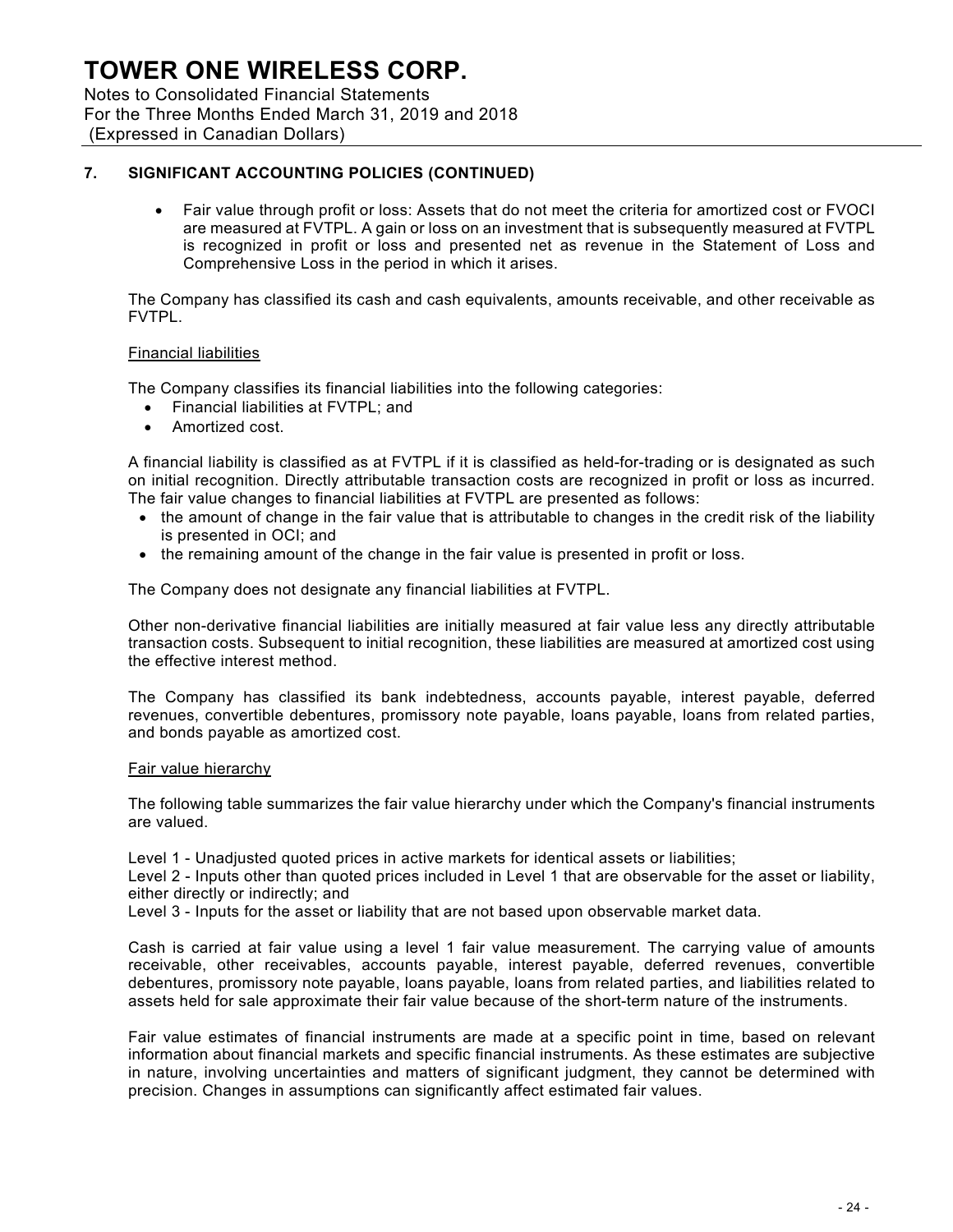Notes to Consolidated Financial Statements For the Three Months Ended March 31, 2019 and 2018 (Expressed in Canadian Dollars)

### **7. SIGNIFICANT ACCOUNTING POLICIES (CONTINUED)**

#### **Adoption of new pronouncements**

The Company adopted the following standards for the year ended March 31, 2019:

- IFRS 9 Financial Instruments
- IFRS 15 Revenue from Contracts with Customers
- IFRS 2 Share-based Payment

The mandatory adoption of the above revised accounting standards and interpretations on January 1, 2018 had no significant impact on the Company's Consolidated financial statements for the current year or prior year presented.

#### **Future changes in accounting policies**

Certain new standards, interpretations and amendments to existing standards have been issued by the IASB that are mandatory for future accounting periods. Some updates that are not applicable or are not consequential to the Company may have been excluded from the list below.

#### *Standard effective for annual periods beginning on or after January 1, 2019*

**IFRS 16** *– Leases -* In January 2016, the IASB issued IFRS 16 "Leases" ("IFRS 16") that sets out the principles for recognition, measurement, presentation and disclosure of leases for both lessee and lessor. IFRS 16 introduces a single lessee accounting model and requires lessees to recognize assets and liabilities for all leases, except when the term is 12 months or less or when the underlying asset has a low value. The effective date of IFRS 16 for the Company is January 1, 2019 and the Company will apply the standard retrospectively with the cumulative effect of initially applying the standard recognized as an adjustment to the opening balance of retained earnings or deficit at that date, subject to permitted practical expedients. Therefore, the Company will not restate comparative information.

The adoption of IFRS 16 will result in the recognition of a right-of-use asset and a lease liability measured at the present value of the future lease payments on the consolidated statements of financial position for a majority of its leases that are considered operating leases under IAS 17 "Leases". An amortization expense on the right-of-use asset and an interest expense on the lease liability will replace the operating lease expense. IFRS 16 will change the presentation of cash flows relating to leases in the Company's consolidated statements of cash flows, but does not cause a difference in the amount of cash transferred between the parties of a lease. The Company is currently finalizing the quantification of the impact of IFRS 16 on its consolidated financial statements. As at January 1, 2019, it is estimated that total liabilities would increase by approximately \$1,070,000 and assets would increase by approximately \$1,070,000. The Company is continuing to assess the overall impact of the new standard, including the required changes to the disclosures in its consolidated financial statements.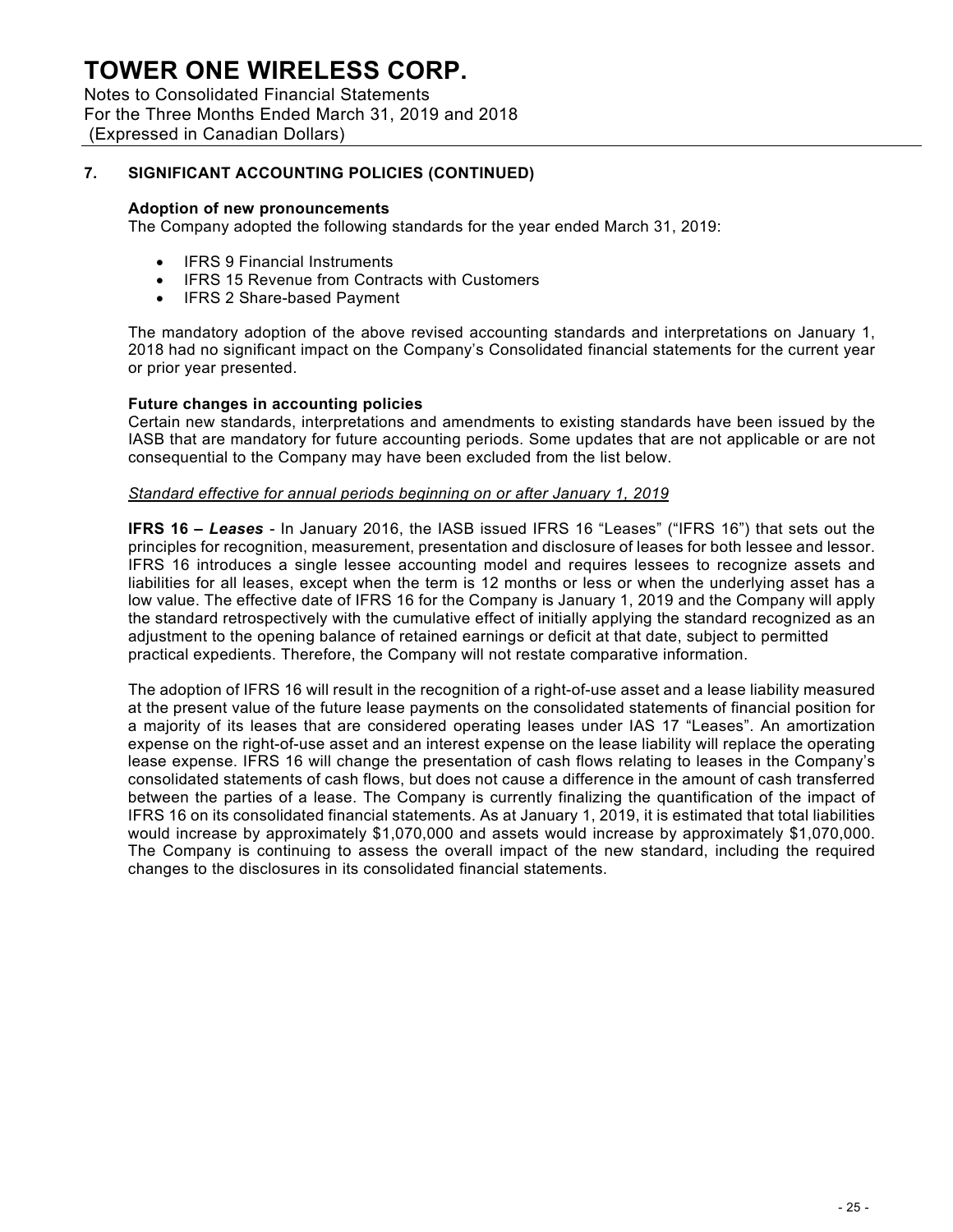Notes to Consolidated Financial Statements For the Three Months Ended March 31, 2019 and 2018 (Expressed in Canadian Dollars)

### **8. INTANGIBLE ASSETS**

|                                              | Master lease agreements |
|----------------------------------------------|-------------------------|
|                                              | \$                      |
| Cost                                         |                         |
| Balance, December 31, 2016                   |                         |
| Acquired through the acquisition of Evotech  | 1,982,354               |
| Balance, December 31, 2017                   | 1,982,354               |
| Acquired through the acquisition of Mexmaken | 428,000                 |
| Impairment                                   | (428,000)               |
| Balance, March 31, 2019                      | 1,982,354               |
|                                              |                         |
| <b>Accumulated amortization</b>              |                         |
| Balance, December 31, 2016                   |                         |
| Additions                                    | 59,471                  |
| Balance, December 31, 2017                   | 59,471                  |
| Additions                                    | 89,707                  |
| Impairment                                   | (10,413)                |
| Balance, March 31, 2019                      | 138,765                 |
|                                              |                         |
| Net book value                               |                         |
| March 31, 2019                               | 1,843,589               |
| December 31, 2018                            | 1,843,589               |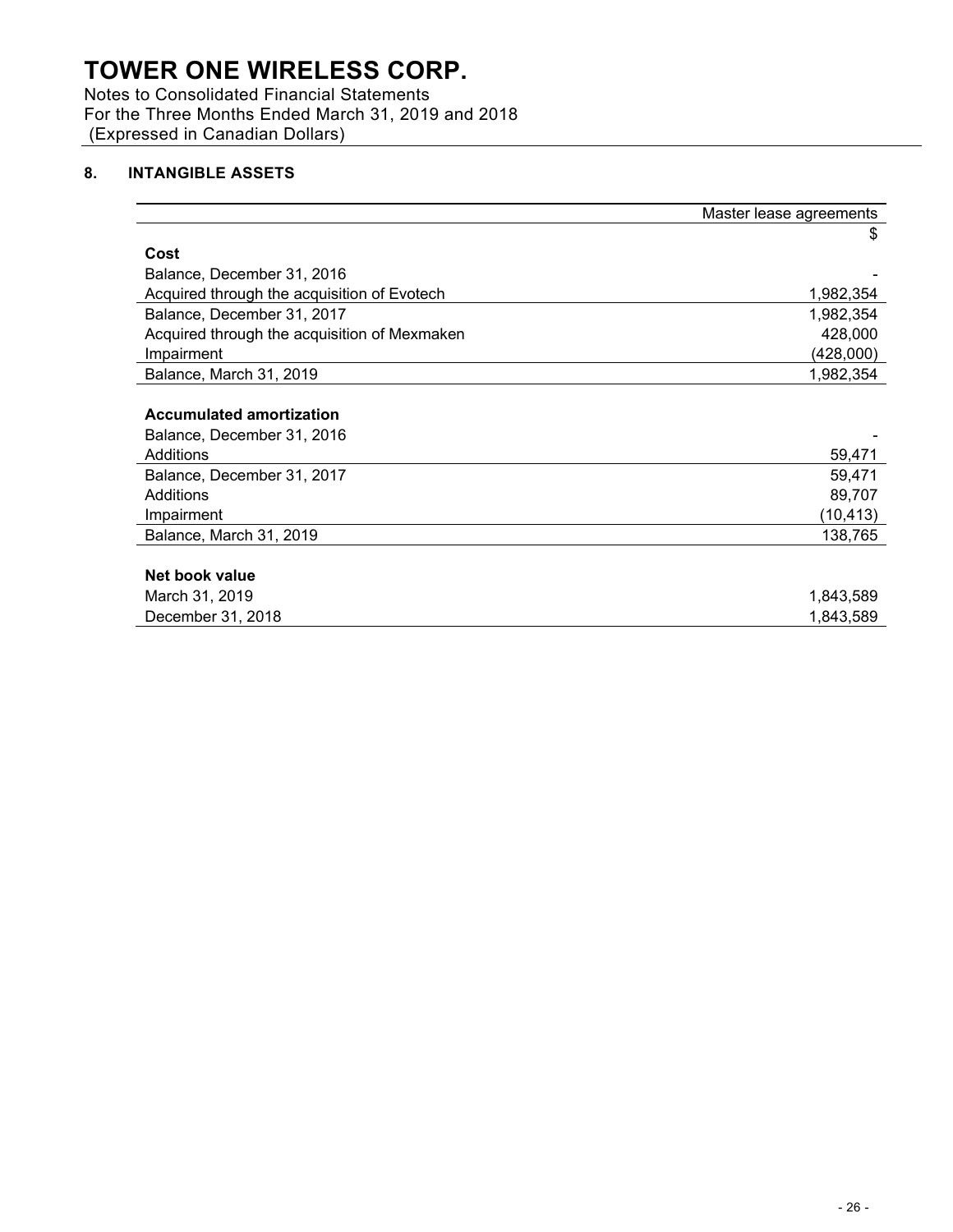Notes to Consolidated Financial Statements For the Three Months Ended March 31, 2019 and 2018 (Expressed in Canadian Dollars)

### **9. PROPERTY AND EQUIPMENT**

|                                                   |               | <b>Construction</b> | <b>Furniture and</b> |               |
|---------------------------------------------------|---------------|---------------------|----------------------|---------------|
|                                                   | <b>Towers</b> | in progress         | equipment            | <b>Total</b>  |
| Cost                                              |               |                     |                      |               |
| Balance, December 31, 2016                        | 252,021       |                     |                      | 252,021       |
| Monetary adjustment for hyperinflationary economy |               |                     |                      |               |
| Obtained through acquisition of Evotech           | 163,529       |                     |                      | 163,529       |
| Additions                                         | 37,249        | 2,780,680           | 69,267               | 2,887,196     |
| Transfer from CIP to towers                       | 726,930       | (726, 930)          |                      |               |
| Foreign exchange movement                         | (146, 142)    | (248, 822)          | (8, 752)             | (403, 716)    |
| Balance, December 31, 2017                        | 1,033,587     | 1,804,928           | 60,515               | 2,899,030     |
| Monetary adjustment for hyperinflationary economy | 906,732       | 504,218             | 17,275               | 1,428,225     |
| Obtained through acquisition of Mexmaken          |               | 91,339              | 2,741                | 94,080        |
| Additions                                         |               | 8,413,968           | 22,665               | 8,436,633     |
| Transfer from CIP to towers                       | 6,164,373     | (6, 164, 373)       |                      |               |
| Reclassification to assets held for sale          | (1, 196, 745) |                     |                      | (1, 196, 745) |
| Foreign exchange movement                         | (1,678,606)   | (997, 950)          | (34, 399)            | (2,710,954)   |
| Impairment                                        | (461, 597)    |                     |                      | (461, 597)    |
| Balance, December 31, 2018                        | 4,767,745     | 3,652,130           | 68,797               | 8,488,672     |
| <b>Accumulated Amortization</b>                   |               |                     |                      |               |
| Balance, December 31, 2016                        | 3,543         |                     |                      | 3,543         |
| Additions                                         | 27,458        |                     | 7,539                | 34,997        |
| Foreign exchange movement                         | (5, 101)      |                     | (1,075)              | (6, 176)      |
| Balance, December 31, 2017                        | 25,900        |                     | 6,464                | 32,364        |
| Additions                                         | 379,116       |                     | 13,012               | 392,128       |
| Reclassification to assets held for sale          | (80, 369)     |                     |                      | (80, 369)     |
| Foreign exchange movement                         | (70, 334)     |                     | (6, 595)             | (76, 929)     |
| Balance, December 31, 2018                        | 254,314       | $\blacksquare$      | 12,881               | 267,195       |
|                                                   |               |                     |                      |               |
| Net book value                                    |               |                     |                      |               |
| March 31, 2019                                    | 5,247,634     | 6,325,604           | 145,487              | 11,718,725    |
| December 31, 2018                                 | 4,513,432     | 3,652,130           | 55,916               | 8,221,477     |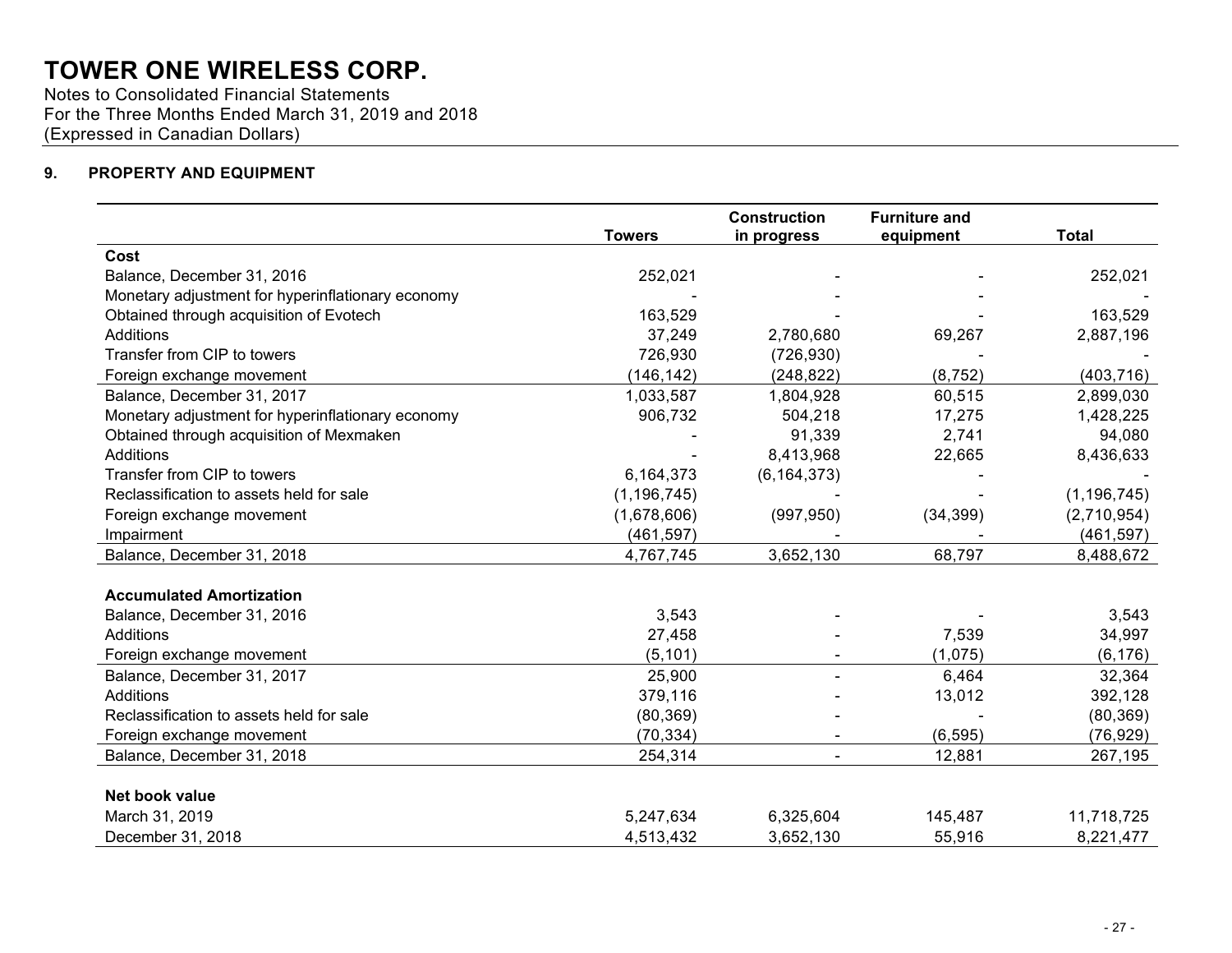Notes to Consolidated Financial Statements For the Three Months Ended March 31, 2019 and 2018 (Expressed in Canadian Dollars)

#### **10. ASSETS HELD FOR SALE**

During the year ended December 31, 2018, the Company entered into an asset purchase agreement (the "Agreement") with a company (the "Purchaser") whereby the Company has agreed to sell to the Purchaser certain tower assets in Colombia. The sale was not completed as of December 31, 2018, and accordingly the Company has reclassified the towers from property and equipment to assets held for sale on the consolidated statement of financial position. The net book value reported represents the lower of the carrying value and fair value less costs to sell.

In connection with the Agreement, the Company received an advance of USD\$1,300,000 from the Purchaser in the form of a promissory note. The amount is subject to an annual interest rate of 10%, due on demand and is secured by a personal guarantee from the Company's Chief Executive Officer. During the year ended December 31, 2018, the Company has incurred interest expense of \$14,840 on this promissory note, which remains payable and is recorded within interest payable on the consolidated statement of financial position.

During the first quarter of 2019, the Company executed the sale of a portion of the tower assets in Colombia. The proceeds of the sale is registered as revenue in the Consolidated Statement of Operations.

As at March 31, 2019, the balance of the promissory note outstanding is \$687,255 (USD\$500,000)

### **11. CONVERTIBLE DEBENTURES**

#### June 2018

In June, 2018, the Company issued secured convertible debentures for gross proceeds of \$1,000,000 under the following terms:

- A term of one year;
- An interest rate of 1% per month, payable monthly; and
- Convertible into common shares of the Company at \$0.20 per common share, until June 12, 2019, subject to adjustment in certain events.

In connection with the convertible debentures, the Company also issued 5,000,000 share purchase warrants to the holders exercisable at a price of \$0.25 per common share for a period of one year. The Company also incurred cash debt issuance costs of \$76,791.

In November, 2018, the terms of these convertible debentures were modified as follows:

- The conversion price was reduced to \$0.10 per common share;
- The expiry date of the original warrants was extended to November 13, 2019;
- The exercise price of the share purchase warrants was reduced to \$0.125 per common share; and
- The Company issued 5,000,000 additional share purchase warrants to the purchasers exercisable at a price of \$0.125 per common share, subject to certain adjustments in certain events with an expiry date of November 13, 2019.

The convertible debentures are secured against the assets of the Company and its subsidiaries pursuant to the terms of a general security agreement of the Company issued in favor of the holders.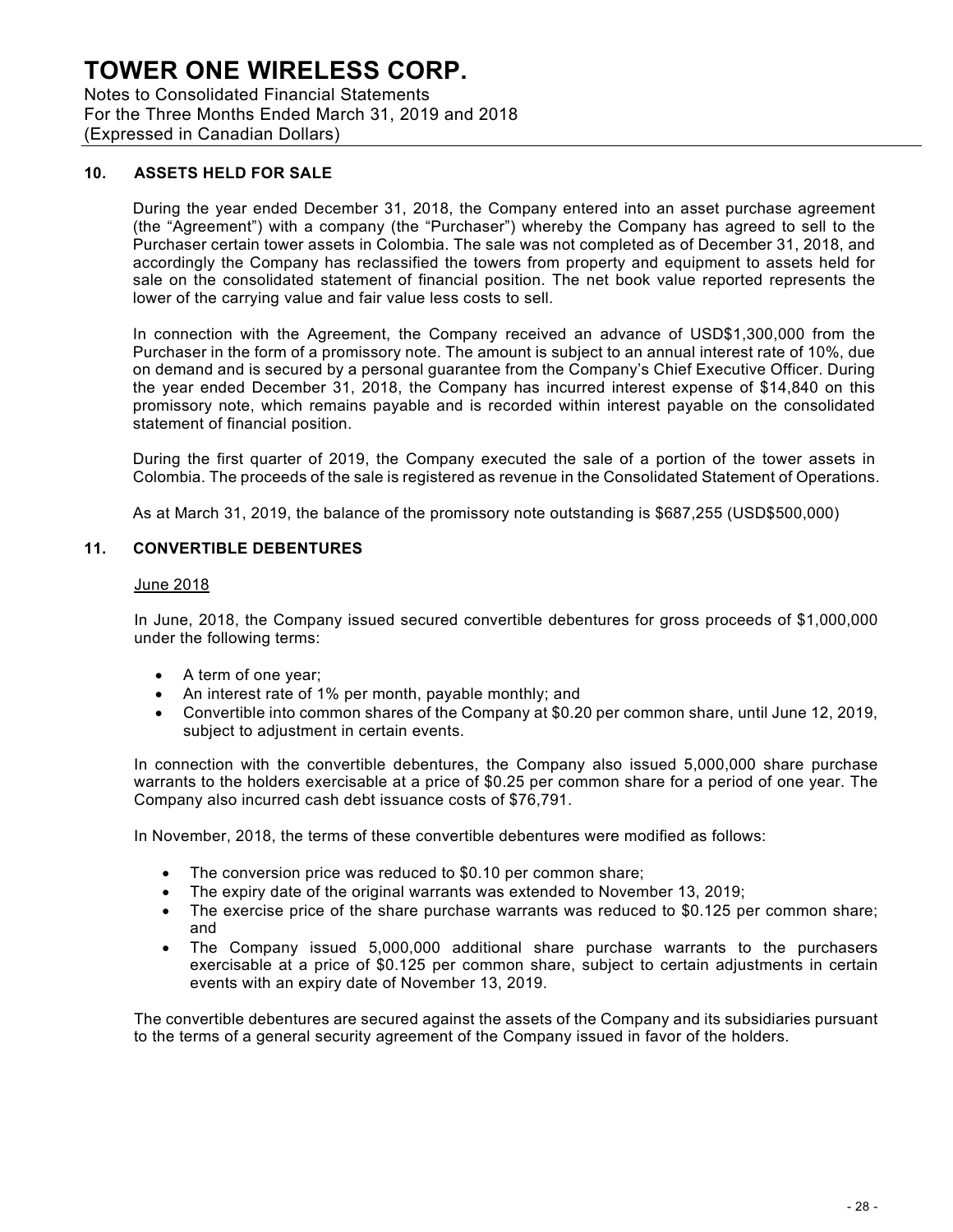Notes to Consolidated Financial Statements For the Three Months Ended March 31, 2019 and 2018 (Expressed in Canadian Dollars)

### **11. CONVERTIBLE DEBENTURES (CONTINUED)**

#### November 2018

In November, 2018, the Company issued secured convertible debentures for gross proceeds of \$500,000 under the following terms:

- A term of seven months;
- An interest rate of 1% per month, payable monthly; and
- Convertible into common shares of the Company at \$0.10 per common share, until June 12, 2019, subject to adjustment in certain events.

In connection with the convertible debentures, the Company also issued 5,000,000 share purchase warrants to the purchasers exercisable at a price of \$0.125 per common share for a period of one year until November 13, 2019. The Company also incurred cash debt issuance costs of \$46,295.

The convertible debentures are secured against the assets of the Company and its subsidiaries pursuant to the terms of a general security agreement of the Company issued in favor of the holders.

For accounting purposes, the convertible debentures are separated into their liability and equity components using the residual method. The fair value of the liability component at the time of issue was determined based on an estimated rate of 17% for convertible debentures without the conversion feature. The fair value of the equity component was determined as the difference between the face value of the convertible debentures and the fair value of the liability component. After initial recognition the liability component is carried on an amortized cost basis and will be accreted to its face value over the term to maturity of the convertible debentures at the effective rates noted below.

|                                   | <b>June 2018</b> | November 2018 | Total      |
|-----------------------------------|------------------|---------------|------------|
|                                   | \$               | \$            | \$         |
| Principal amount                  | 1,000,000        | 500,000       | 1,500,000  |
| Equity portion                    | 35,738           | 17,845        | 53,583     |
| <b>Transaction costs</b>          | (2,933)          | (1, 464)      | (4, 397)   |
| Deferred income tax liability     | (31,022)         | (15, 491)     | (46, 513)  |
| Allocation to contributed surplus | 1,783            | 890           | 2,673      |
| Liability portion                 | 964,262          | 482,155       | 1,446,417  |
| <b>Transaction costs</b>          | (79, 125)        | (39, 564)     | (118, 689) |
| Accretion expense                 | 60,267           | 4,629         | 64,896     |
| Converted                         | (5,000)          |               | (5,000)    |
| Carrying value                    | 940,404          | 447,220       | 1,387,624  |
| Effective interest rate           | 25%              | 25%           |            |

During the period ended March 31, 2019, the Company has incurred interest expense of \$45,000 on the convertible debentures.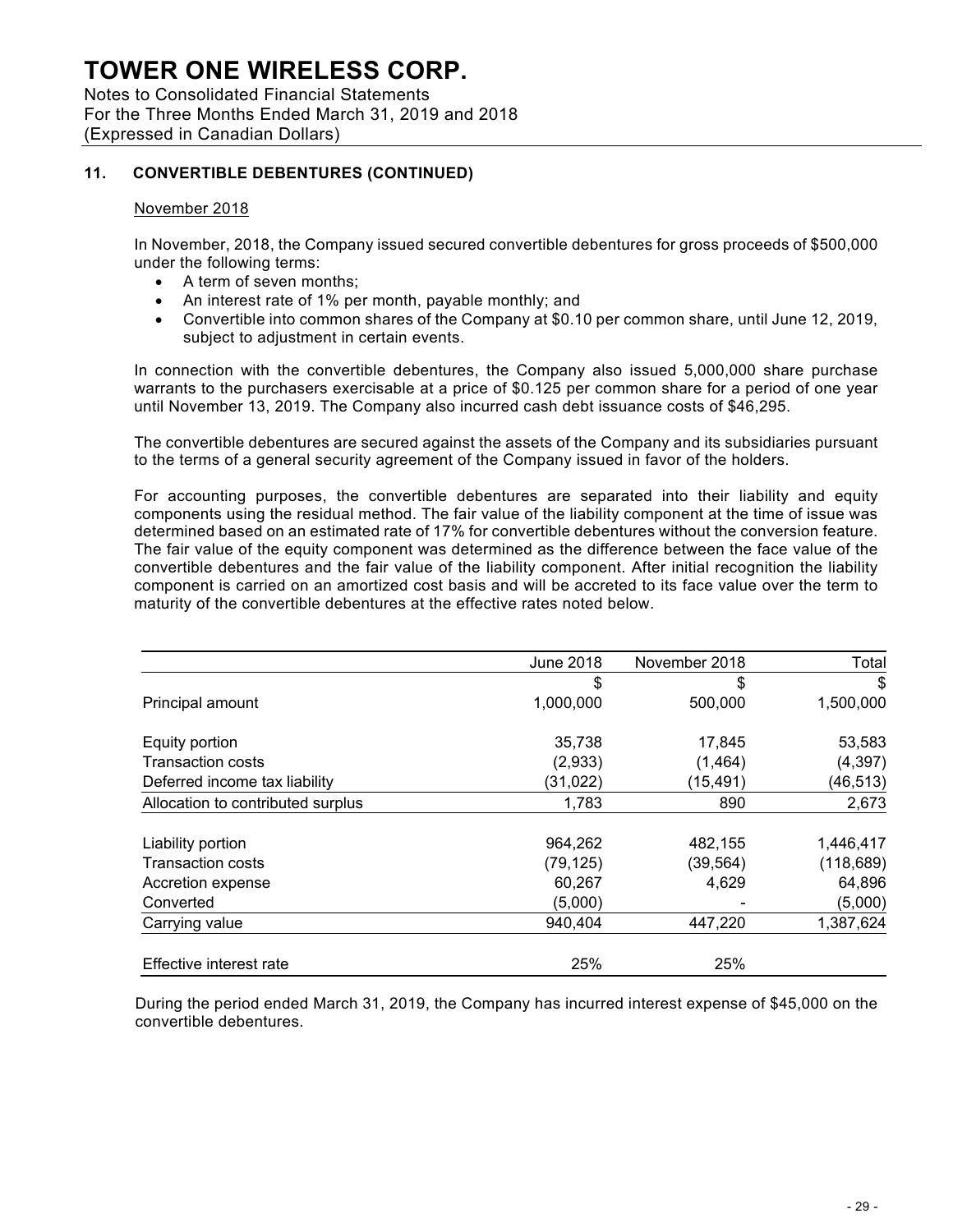Notes to Consolidated Financial Statements For the Three Months Ended March 31, 2019 and 2018 (Expressed in Canadian Dollars)

### **12. LOANS PAYABLE**

Loans outstanding as at March 31, 2019 totalized \$1,580,772 showing an increase of \$474,550 compared with December 31 2018. The Company has incurred interest expense of \$115,982, which remains payable and have been recorded within interest payable on the consolidated statement of financial position.

### **13. BONDS PAYABLE**

During the period ended March 31, 2019, the Company issued a total of 19,543 bonds at a price of \$100 each for gross proceeds of \$1,954,300. The bonds are secured against all present and after-acquired personal property of the Company, incur interest at a rate of 10% paid monthly, and mature three years from the date of issuance. In connection with the bonds issued, the Company paid cash debt issuance costs of \$100,363.

The fair value of the share purchase warrants was calculated using the Black-Scholes model and the following weighted average assumptions:

| Share price at date of grant | \$0.10  |
|------------------------------|---------|
| Exercise price               | \$0.10  |
| Expected life                | 2 years |
| <b>Expected volatility</b>   | 92.85%  |
| Risk free interest rate      | 2.12%   |
| Expected dividend yield      | 0%      |
| Expected forfeiture rate     | 0%      |

#### **14. RELATED PARTY BALANCES AND TRANSACTIONS**

Loans payable to related parties outstanding as at March 31, 2019 totalized \$2,254,124 showing an increase of \$144,344, compared with December 31, 2018. The Company has incurred interest expense of \$429,330, which remains payable and have been recorded within interest payable on the consolidated statement of financial position.

Key management personnel receive compensation in the form of short-term employee benefits, sharebased payments, and post-employment benefits. Key management personnel include the Chief Executive Officer, Chief Financial Officer, and Chief Operating Officer. The remuneration of key management is as follows:

|                                 | Three months period ended |                |  |
|---------------------------------|---------------------------|----------------|--|
|                                 | March 31, 2019            | March 31, 2018 |  |
|                                 |                           |                |  |
| Consulting fees paid to the CEO | 45,000                    | 39,000         |  |
| Consulting fees paid to the COO | 45,000                    |                |  |
| Consulting fees paid to the CFO | 15,000                    |                |  |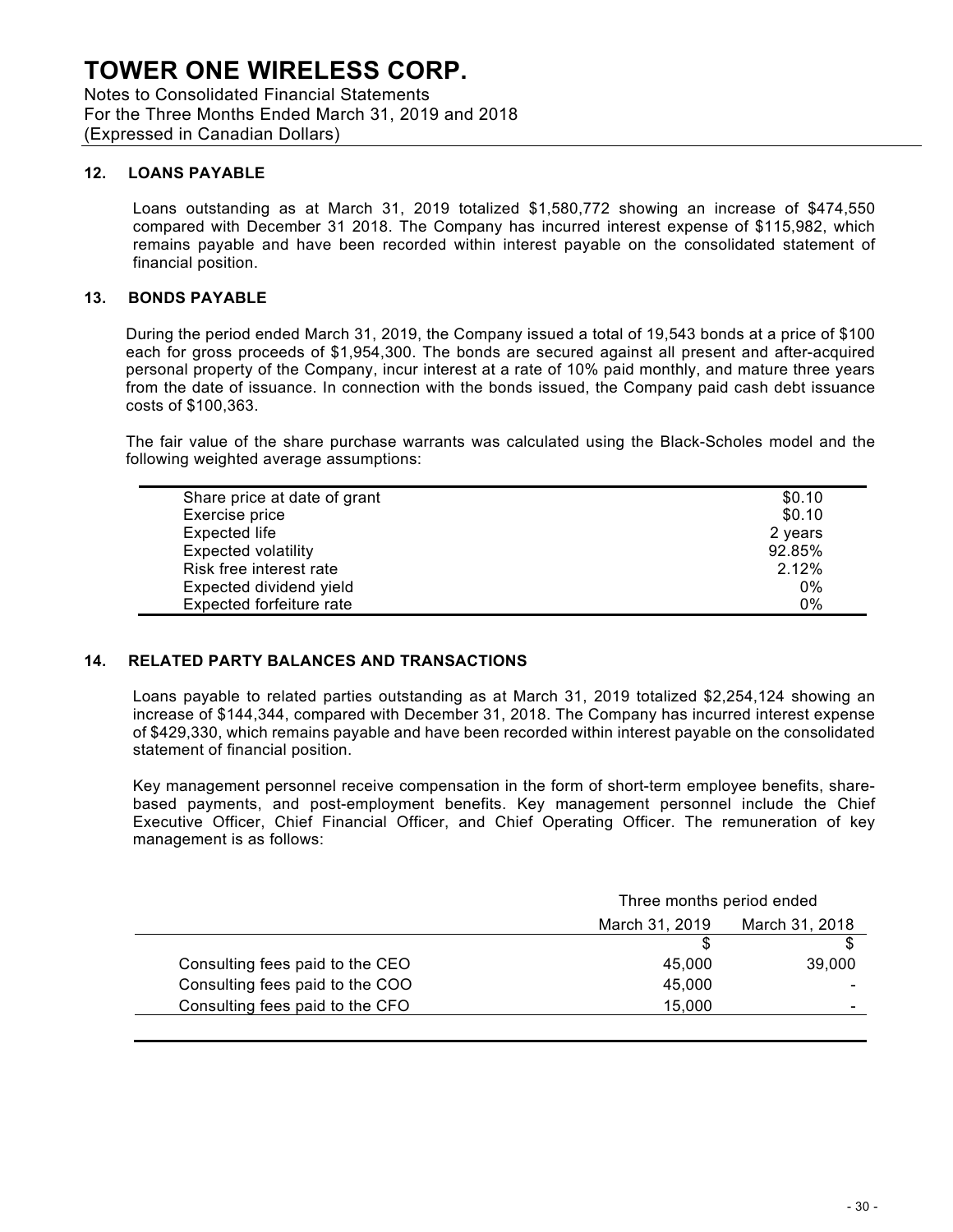Notes to Consolidated Financial Statements For the Three Months Ended March 31, 2019 and 2018 (Expressed in Canadian Dollars)

### **15. SHARE CAPITAL**

a) Authorized:

| Unlimited | Class A common shares without par value              |
|-----------|------------------------------------------------------|
| 1.500.000 | Class B Series I preferred shares without par value  |
| 1.000.000 | Class B Series II preferred shares without par value |

b) Issued and outstanding:

During the year ended December 31, 2018:

- On April 3, 2018, the Company issued 7,500,000 common shares for the acquisition of Mexmaken as described in Note 6.
- On April 3 2018, the Company issued 780,000 common shares to to a related party for interest payment of \$156,000 (USD\$120,000).
- The Company issued 50,000 common shares pursuant to the exercise of the conversion option of certain convertible debentures as described in Note 11.
- The Company issued 5,600,000 common shares for gross proceeds of \$1,260,000 pursuant to the exercise of stock options. In connection with the exercise of stock options, \$1,200,301 was transferred from contributed surplus to share capital.
- The Company issued 525,690 units for services with a fair value of \$110,395. Each unit is comprised of one common share and one share purchase warrant exercisable for one common share at an exercise price of \$0.25 for a period of six months. The fair value of the services received was not readily determinable, as such, the common shares were valued at the fair value of common shares on grant date. No value has been allocated to the warrants.
- The Company issued 142,857 units for the subscriptions received in 2017 in the amount of \$30,000. Each unit has the same term as above. Each unit is comprised of one common share and one share purchase warrant exercisable for one common share at an exercise price of \$0.25 for a period of six months.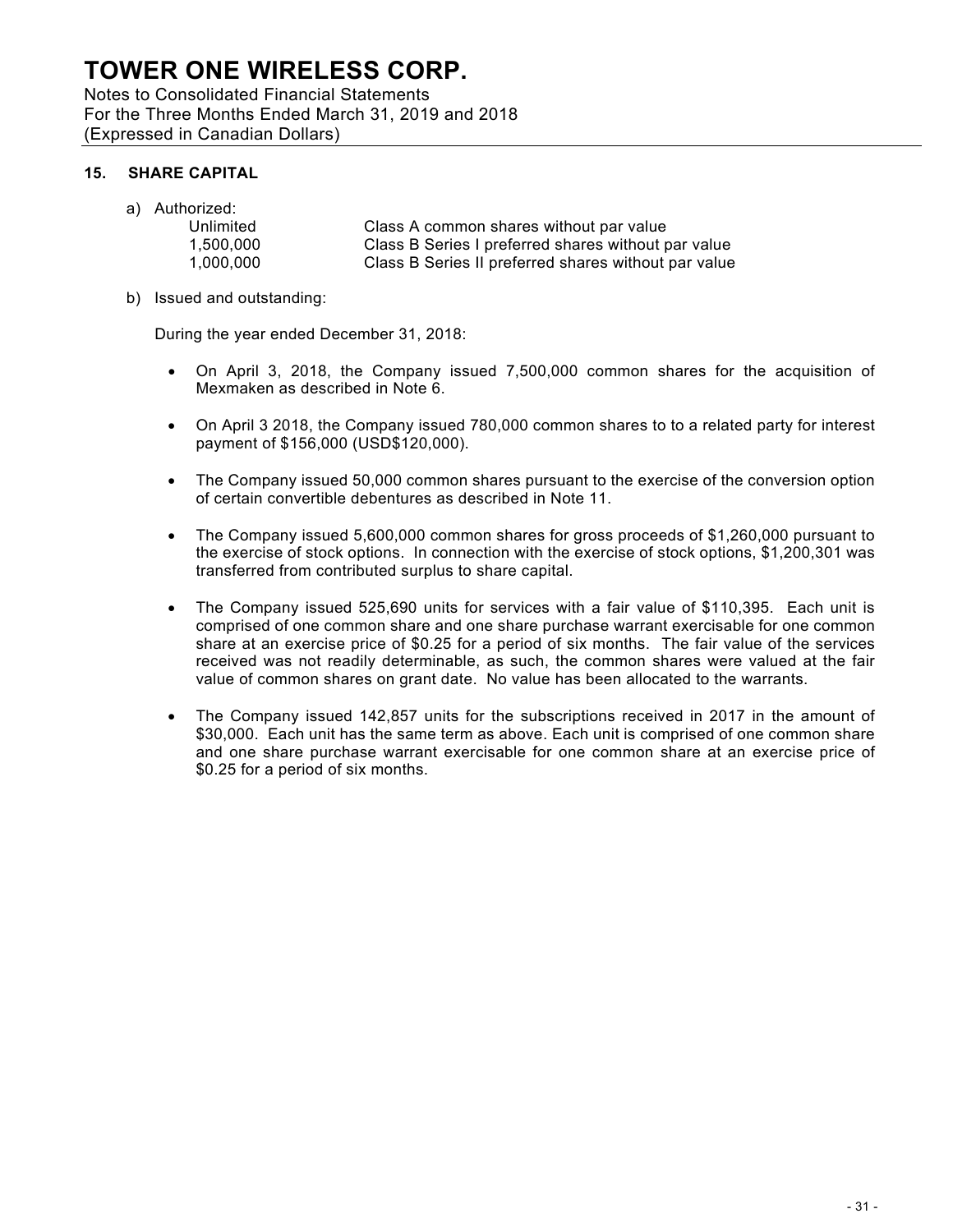Notes to Consolidated Financial Statements For the Three Months Ended March 31, 2019 and 2018 (Expressed in Canadian Dollars)

### **15. SHARE CAPITAL (CONTINUED)**

- b) Issued and outstanding (continued):
	- On January 8, 2018, the Company extended the expiry date of existing warrants from January 12, 2018 to July 21, 2018. As a result of the modification, share-based compensation of \$10,410 was incurred. The Company also announced warrant price reduction and exercise incentive program. Under the incentive program, the exercise price of all the warrants reduced to \$0.25 if exercised prior to March 30, 2018, which was further extended to April 6, 2018. One Incentive Warrant was granted for each warrant exercised. Each Incentive Warrant was exercisable to acquire one common share at a price of \$0.40 for six months. The Company engaged an agent to provide services in connection with the incentive program. The Company issued to the agent such number of new warrants to be equal to 8% of the exercised warrants in this program, entitling the agent to acquire units of the Company at an exercise price of \$0.25 per unit, with each unit comprising of one common share and one non-transferable share purchase warrant entitling the agent to acquire an additional common share of the Company at a price of \$0.40 per share for one year.

8,665,201 warrants were exercised under this program and consequently, 8,665,201 Incentive Warrants were issued. The Company received proceeds of \$2,166,300 for the exercise of warrants.

During the year ended December 31, 2017:

• The Company closed a non-brokered private placement and issued 15,484,912 units at \$0.15 per unit for gross proceeds of \$2,322,737. Each unit is comprised of one common share and one share purchase warrant exercisable for one common share at an exercise price of \$0.40 for 12 months following the transaction. If the share price trades at \$0.60 for 10 consecutive trading days then the warrant holders will receive notice from the Company to accelerate the exercise of the warrants within 10 days or they will expire. The Company paid finders and brokers cash commissions of \$87,767 and issued 585,117 broker warrants with the same terms as the warrants in the private placement. The broker warrants have the same terms as those issued as part of the units and have a fair value of \$142,319 calculated using the black-scholes option pricing model.

On June 19, 2017, the Company announced warrant price reduction and exercise incentive program. Under the incentive program, the exercise price of the warrants issued on January 12, 2017 were reduced to \$0.30 if exercised prior to July 21, 2017 and one Incentive Warrant was granted for each warrant exercised. Each Incentive Warrant was exercisable to acquire one common share at a price of \$0.50 for one year. As a result, 3,774,466 warrants were exercised under this program and consequently, 3,774,466 Incentive Warrants were issued. The Company received proceeds of \$1,132,340 for the exercise of warrants.

- The Company issued 500,000 common shares to Rojo Resources Ltd. (Rojo). Under an Assignment Agreement whereby the Company would take assignment of all of Rojo's assets in consideration of 500,000 common shares to Rojo. This Assignment Agreement was subsequently terminated and as a result, the fair value of the investment in the amount of \$175,000 was fully written off.
- The Company issued a total of 1,000,000 common shares for services with a fair value of \$340,000. The fair value of the services received was not readily determinable, as such, the shares were valued at the fair value of common shares on grant date.
- The Company issued 14,904,901 common shares for gross proceeds of \$3,818,339 pursuant to the exercise of stock options and warrants. In connection with the exercise of stock options and warrants, \$2,959,537 was transferred from contributed surplus to share capital.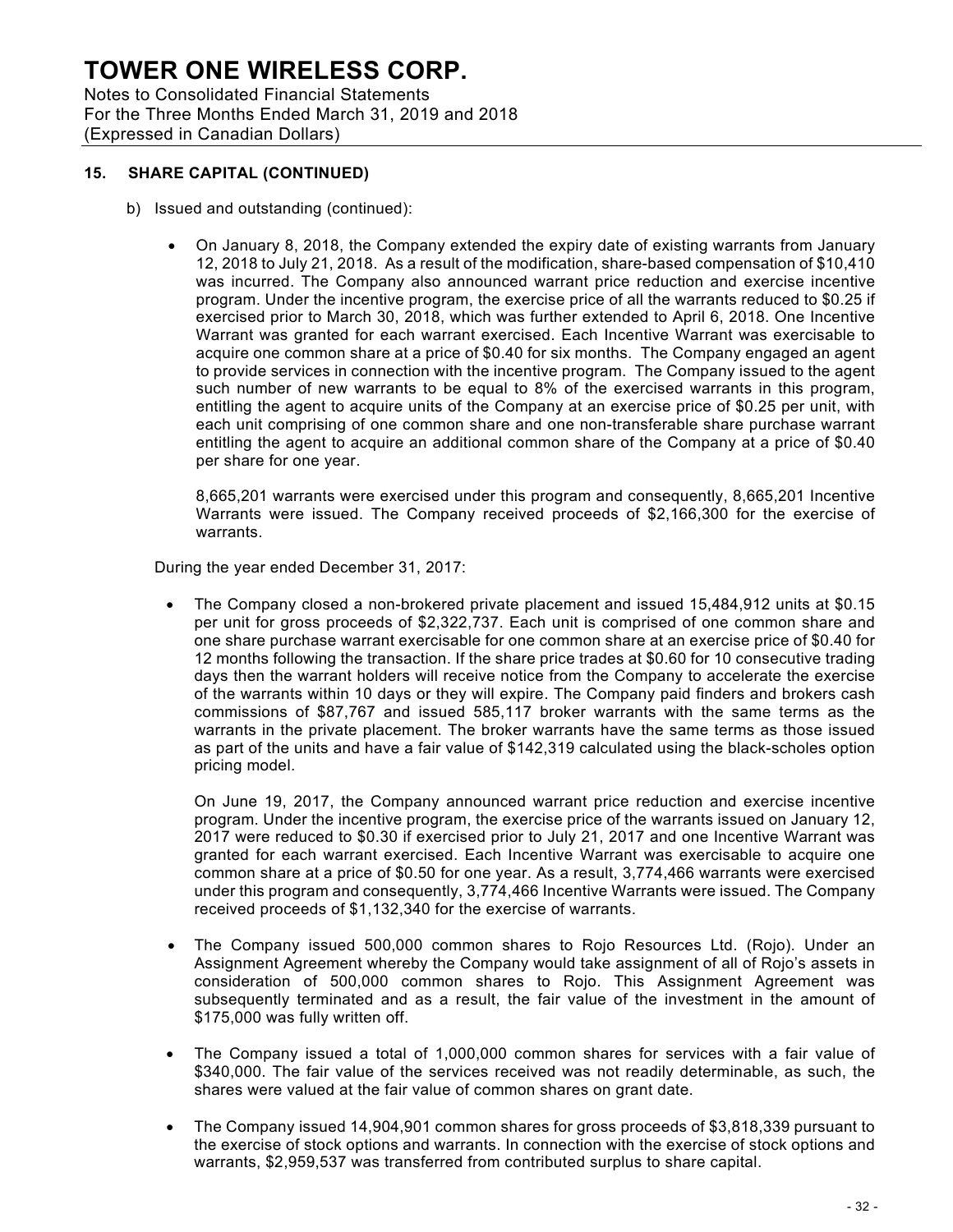Notes to Consolidated Financial Statements For the Three Months Ended March 31, 2019 and 2018 (Expressed in Canadian Dollars)

### **15. SHARE CAPITAL (CONTINUED)**

- b) Issued and outstanding (continued):
	- The Company issued common shares in connection with the reverse takeover transaction described in Note 3 and the acquisition of Evotech described in Note 4.

#### Escrowed Shares:

- (i) Pursuant to an escrow agreement, the 30,000,000 common shares issued pursuant to the Acquisition are subject to escrow restrictions. The escrow shares will be released based on certain performance conditions. At December 31, 2018, all 30,000,000 common shares remain in escrow (2017 – 30,000,000 common shares).
- (ii) In addition, the 500,000 common shares issued to Rojo are subject to escrow restrictions. These escrow shares will be released 10% on the issuance date, with the remaining to be released 15% every six months. As of December 31, 2018 2018, there were 225,000 common shares remain in escrow (2017 – 375,000 common shares). The next release date will be April 18, 2019 for 75,000 common shares.

#### c) Warrants:

As part of the January 12, 2017 private placement, the Company issued 15,484,912 warrants. Each warrant allowed the holder of the unit to acquire one additional Common Share until January 12, 2018 at an exercise price of \$0.40. In addition, the Company issued 585,117 agent warrants as part of the share issue costs. The fair value of the agent warrants was determined to be \$208,211 or \$0.36 per warrant using the Black-Scholes option pricing model, which requires management to make estimates that are subjective and may not be representative of the actual results. Changes in assumptions can materially affect estimates of fair value. The following assumptions were used for the calculation:

| Exercise price             | \$0.40  |
|----------------------------|---------|
| Expected life              | 2 years |
| <b>Expected volatility</b> | 225%    |
| Risk free interest rate    | 0.76%   |
| Expected dividend yield    | 0%      |
| Expected forfeiture rate   | 0%      |

On January 8, 2018, the Company modified the expiry date of all existing warrants to July 21, 2018. Share-based compensation of \$10,410 was recorded on the agents warrants, based on the following assumptions:

| Exercise price             | \$0.40      |
|----------------------------|-------------|
| Expected life              | $0.5$ years |
| <b>Expected volatility</b> | 81%         |
| Risk free interest rate    | 1.32%       |
| Expected dividend yield    | 0%          |
| Expected forfeiture rate   | $0\%$       |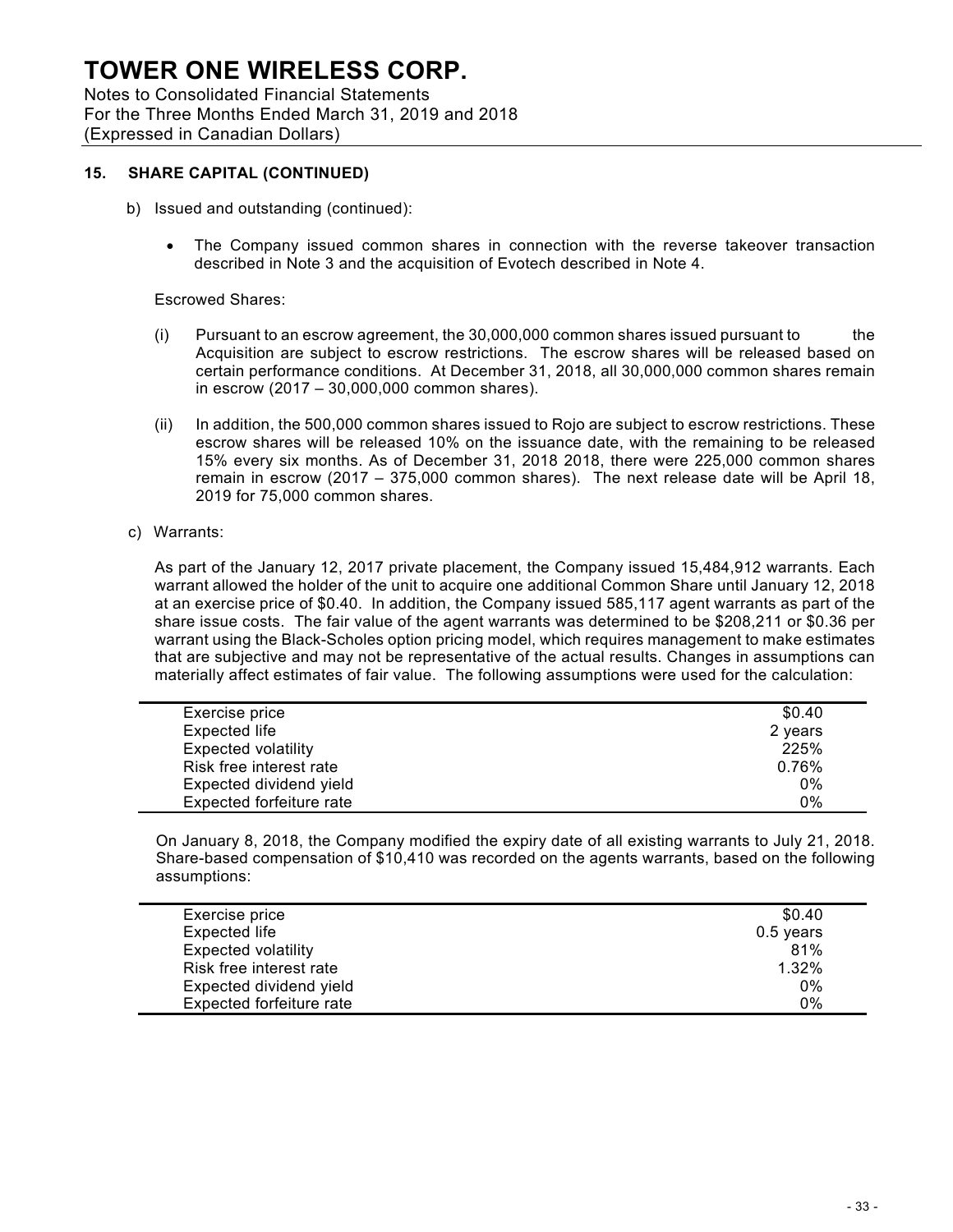Notes to Consolidated Financial Statements For the Three Months Ended March 31, 2019 and 2018 (Expressed in Canadian Dollars)

### **15. SHARE CAPITAL (CONTINUED)**

#### c) Warrants (continued)

A continuity of warrants for the period ended March 31, 2019 and 2018 is as follows:

|                                     |               | Weighted<br>average |
|-------------------------------------|---------------|---------------------|
|                                     | <b>Number</b> | exercise price      |
|                                     |               | \$                  |
| Balance, December 31, 2015 and 2016 |               |                     |
| Granted                             | 19,844,495    | 0.42                |
| Exercised                           | (3,774,466)   | 0.40                |
| Balance, December 31, 2017          | 16,070,029    | 0.42                |
| Granted                             | 24,955,702    | 0.22                |
| Exercised                           | (8,665,201)   | 0.25                |
| Expired                             | (16,070,029)  | 0.43                |
| Balance, March 31, 2019             | 16,290,501    | 0.12                |

The following table summarizes the share purchase warrants outstanding and exercisable as at March 31, 2019:

| Number of warrants outstanding | Exercise price | Expiry date        |
|--------------------------------|----------------|--------------------|
| 10,000,000                     | 0.125          | November 13, 2019  |
| 5,000,000                      | 0.125          | November 13, 2019  |
| 113,829                        | 0.140          | September 20, 2020 |
| 48,448                         | 0.125          | September 27, 2020 |
| 550,000                        | 0.150          | September 30, 2020 |
| 141,913                        | 0.115          | October 11, 2020   |
| 31,491                         | 0.110          | October 24, 2020   |
| 22,067                         | 0.120          | November 1, 2020   |
| 90,165                         | 0.085          | November 25, 2020  |
| 111,700                        | 0.080          | December 2, 2020   |
| 180,888                        | 0.090          | December 30, 2020  |
| 16,290,501                     |                |                    |

The weighted average outstanding life of the warrants outstanding as at March 31, 2019 is 0.96 years.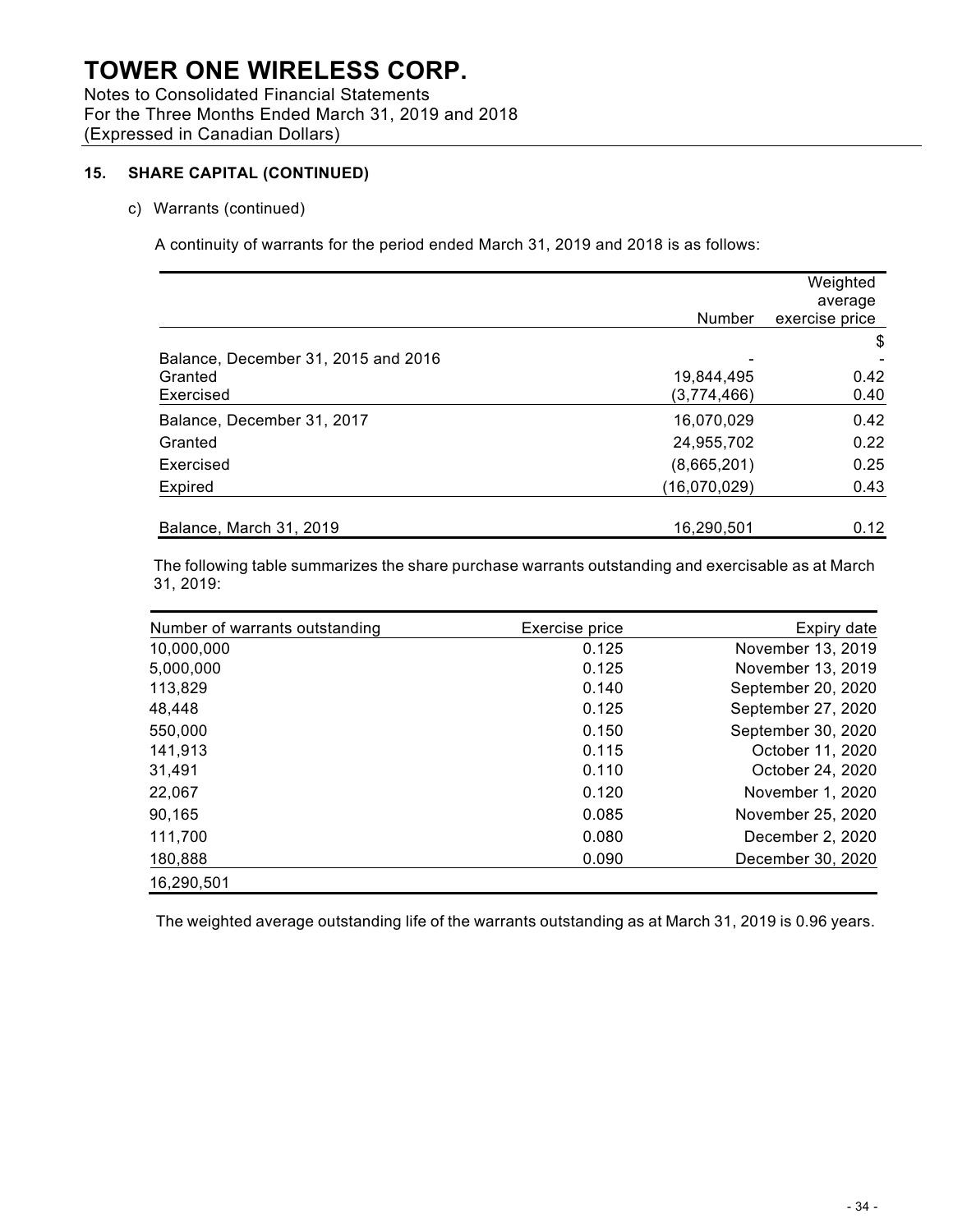Notes to Consolidated Financial Statements For the Three Months Ended March 31, 2019 and 2018 (Expressed in Canadian Dollars)

### **15. SHARE CAPITAL (CONTINUED)**

#### d) Stock options

The Company has established a stock option plan for directors, employees, and consultants. Under the Company's stock option plan, the exercise price of each option is determined by the Board, subject to the Discounted Market Price policies of the Canadian Stock Exchange. The aggregate number of shares issuable pursuant to options granted under the plan is limited to 10% of the Company's issued shares at the time the options are granted. The aggregate number of options granted to any one optionee in a 12 month period is limited to 5% of the issued shares of the Company.

A continuity of stock options for the period ended March 31, 2019 is as follows:

|                                     | <b>Number</b> | Weighted average<br>exercise price |
|-------------------------------------|---------------|------------------------------------|
|                                     |               | \$                                 |
| Balance, December 31, 2015 and 2016 |               |                                    |
| Granted                             | 15,695,000    | 0.25                               |
| Exercised                           | (11,130,435)  | 0.17                               |
| Balance, December 31, 2017          | 4,564,565     | 0.28                               |
| Granted                             | 8,690,000     | 0.24                               |
| Exercised                           | (5,600,000)   | 0.23                               |
| Cancelled or forfeited              | (6,379,565)   | 0.25                               |
| Balance, March 31, 2019             | 1,275,000     | 0.30                               |

As at March 31, 2019, the following stock options were outstanding and exercisable:

| <b>Expiry</b>     | Remaining life | Exercise | Options     | Options     |
|-------------------|----------------|----------|-------------|-------------|
| date              | (vears)        | price    | exercisable | Outstanding |
|                   |                | \$       |             |             |
| March 17, 2022    | 3.21           | 0.45     | 325,000     | 325,000     |
| February 17, 2023 | 4.13           | 0.25     | 950,000     | 950,000     |
|                   | 3.90           | 0.30     | 1,275,000   | 1,275,000   |
|                   |                |          |             |             |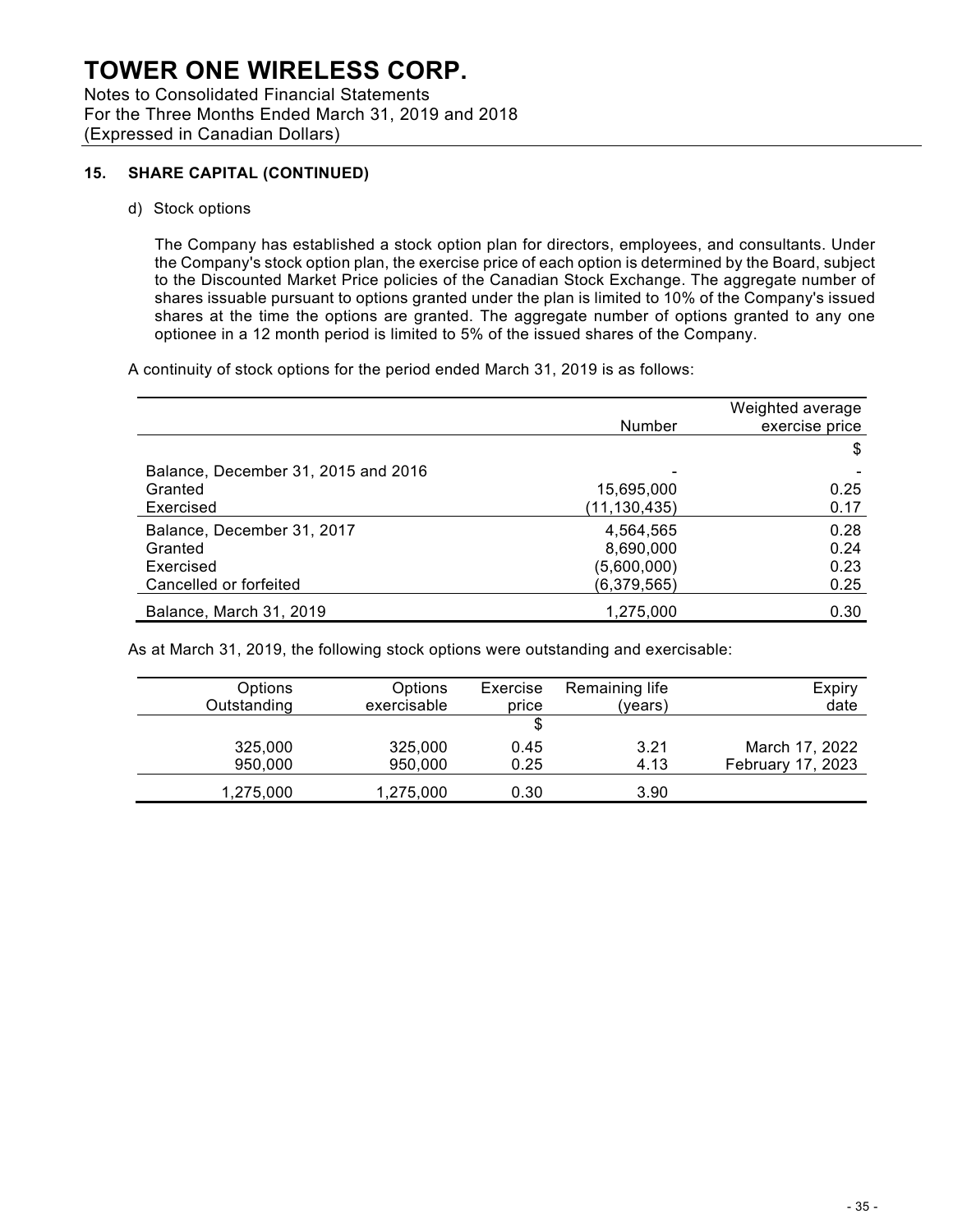Notes to Consolidated Financial Statements For the Three Months Ended March 31, 2019 and 2018 (Expressed in Canadian Dollars)

#### **16. CAPITAL DISCLOSURE**

The Company considers its capital under management to be comprised of shareholders' equity and any debt that it may issue. The Company's objectives when managing capital are to maximize return on investment in towers, expand the Company's wireless coverage footprint and to maximize returns for shareholders over the long term. The Company is not subject to any capital restrictions. There has been no change in the Company's objectives in managing its capital.

#### **17. FINANCIAL INSTRUMENTS AND RISK**

As at March 31, 2019, the Company's financial instruments consist of cash and cash equivalents, amounts receivable, other receivables, bank indebtedness, accounts payable, interest payable, deferred revenues, convertible debentures, promissory note payable, loans payable, loans from related parties, and bonds payable.

The Company provides information about financial instruments that are measured at fair value, grouped into Level 1 to 3 based on the degree to which the inputs used to determine the fair value are observable.

- Level 1 fair value measurements are those derived from quoted prices in active markets for identical assets or liabilities.
- Level 2 fair value measurements are those derived from inputs other than quoted prices included within Level 1, that are observable either directly or indirectly.
- Level 3 fair value measurements are those derived from valuation techniques that include inputs that are not based on observable market data.

Cash is measured using level 1 fair value inputs. The carrying values of the amounts receivable, other receivables, accounts payable, interest payable, deferred revenues, convertible debentures, loans payable, and loans from related parties approximate their fair values because of the short-term nature of these instruments.

The Company is exposed in varying degrees to a variety of financial instrument related risks. The Board of Directors approves and monitors the risk management processes, inclusive of documented investment policies, counterparty limits, and controlling and reporting structures. The type of risk exposure and the way in which such exposure is managed is provided as follows:

#### *Credit Risk*

Credit risk is the risk of financial loss to the Company if a customer or counterparty to a financial instrument fails to meet its contractual obligations. Financial instruments that potentially subject the Company to concentrations of credit risk consist principally of cash and cash equivalents. To minimize the credit risk the Company places cash with a high credit quality financial institution.

#### *Liquidity Risk*

Liquidity risk is the risk that the Company will not be able to meet its financial obligations as they fall due. The Company's objective in managing liquidity risk is to ensure that it has sufficient liquidity available to meet its liabilities when due. The Company uses cash to settle its financial obligations as they fall due. The ability to do this relies on the Company's ability to collect its revenue in a timely manner, continuous support from shareholders and investors and maintain sufficient cash on hand. To the extent that the Company does not believe it has sufficient liquidity to meet its current obligations, the Board of Directors considers securing additional funds through issuances of equity and debt or partnering transactions.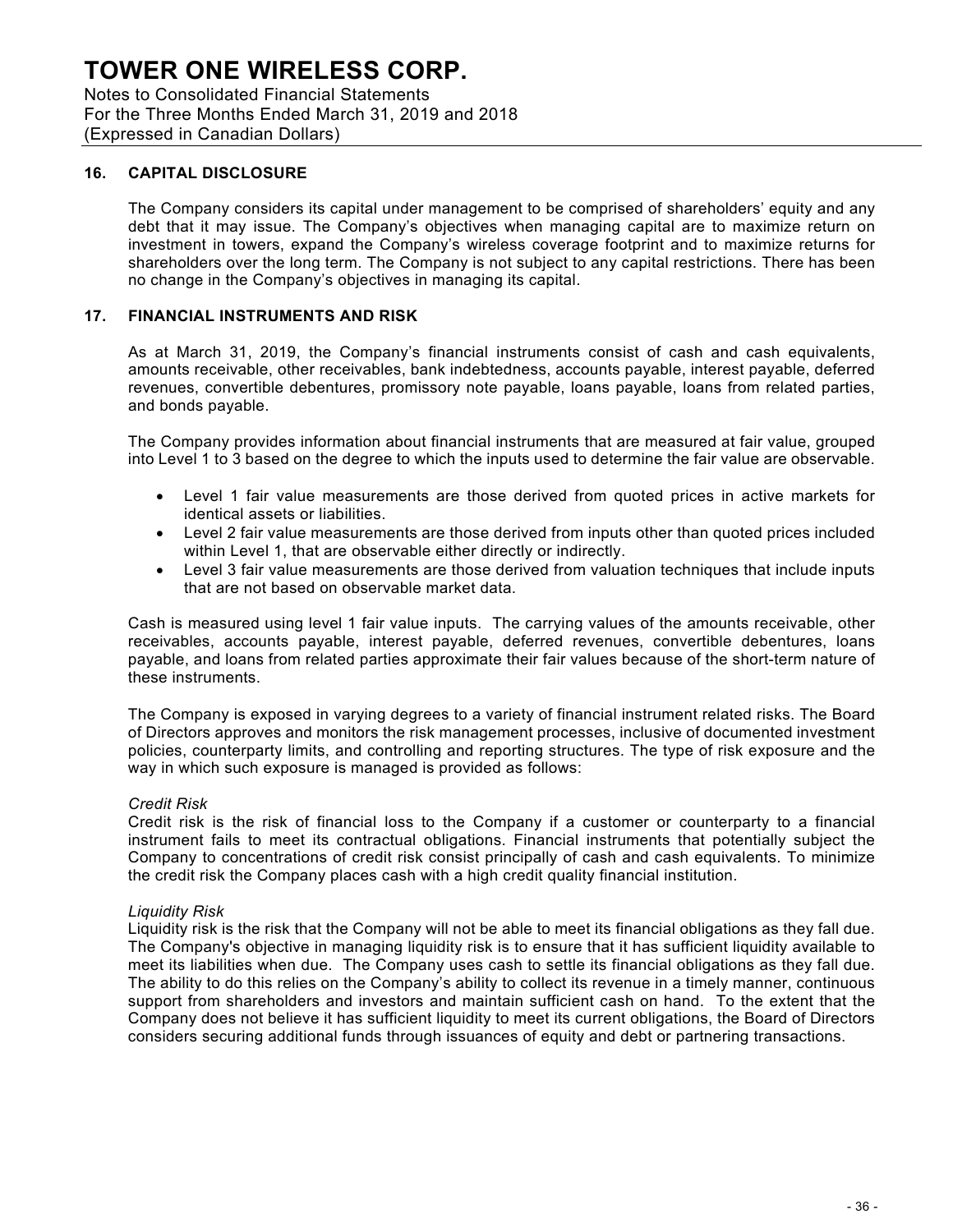Notes to Consolidated Financial Statements For the Three Months Ended March 31, 2019 and 2018 (Expressed in Canadian Dollars)

### **17. FINANCIAL INSTRUMENTS AND RISK (CONTINUED)**

The Company monitors its risk of shortage of funds by monitoring the maturity dates of existing trade and other accounts payable. The following table summarizes the maturities of the Company's financial liabilities as at March 31, 2019 based on the undiscounted contractual cash flows:

|                                     | Carrying<br>amount | Contractual<br>cash flows | Less than 1<br>vear | $1 - 3$ years | $4 - 5$ years | After 5<br>years |
|-------------------------------------|--------------------|---------------------------|---------------------|---------------|---------------|------------------|
|                                     | \$                 | \$                        | \$                  | \$            | \$            | \$               |
| <b>Bank indebtedness</b>            | 35,975             | 35,975                    | 35,975              |               |               |                  |
| Accounts payable                    | 4,300,520          | 4,300,520                 | 4,300,520           |               |               |                  |
| Interest payable                    | 545,312            | 545,312                   | 545,312             |               |               |                  |
| Convertible<br>debentures           | 1,520,431          | 1,520,431                 | 1,520,431           |               |               |                  |
| Promissory note<br>payable          | 687,255            | 687,255                   | 687,255             |               |               |                  |
| Loans payable<br>Loans from related | 1,580,772          | 1,580,772                 | 1,580,772           |               |               |                  |
| parties                             | 2,254,124          | 2,254,124                 | 2,254,124           |               |               |                  |
| Bonds payable                       | 1,674,861          | 1,674,861                 |                     | 1,674,861     |               |                  |
| Total                               | 12,598,980         | 12.598.980                | 10.924.119          | 1,674,861     |               |                  |

The Company has a working capital deficiency as of March 31, 2019 of \$9,816,456.

### *Currency Risk*

The Company generates revenues and incurs expenses and capital expenditures primarily in Canada, Colombia, Argentina, USA and Mexico and is exposed to the resulting risk from changes in foreign currency exchange rates. Some administrative and head office related expenses are incurred in Canada. In addition, the Company holds financial assets and liabilities in foreign currencies that expose the Company to foreign exchange risks. A significant change in the currency exchange rates between the Canadian dollar relative to the Colombia Peso, Argentina Peso US dollars or Mexican Peso could have a material adverse effect on the Company's results of operations, financial position and/or cash flows. The Company has not hedged its exposure to currency fluctuations.

### **17. FINANCIAL INSTRUMENTS AND RISK (CONTINUED)**

#### *Interest Rate Risk*

Interest rate risk is the risk that future cash flows of the Company's assets and liabilities can change due to a change in interest rates. Loans payable have fixed interest rates varying from 10% to 48%, and cash and cash equivalents earn interest at a nominal rate. The Company is not exposed to significant interest rate risk.

### **18. ECONOMIC DEPENDENCE**

For the period ended March 31, 2019, all the sales were generated by seven customers (2018 – two customers). The loss of one or more of these customers could have a material adverse effect on the Company's financial position and results of operations.